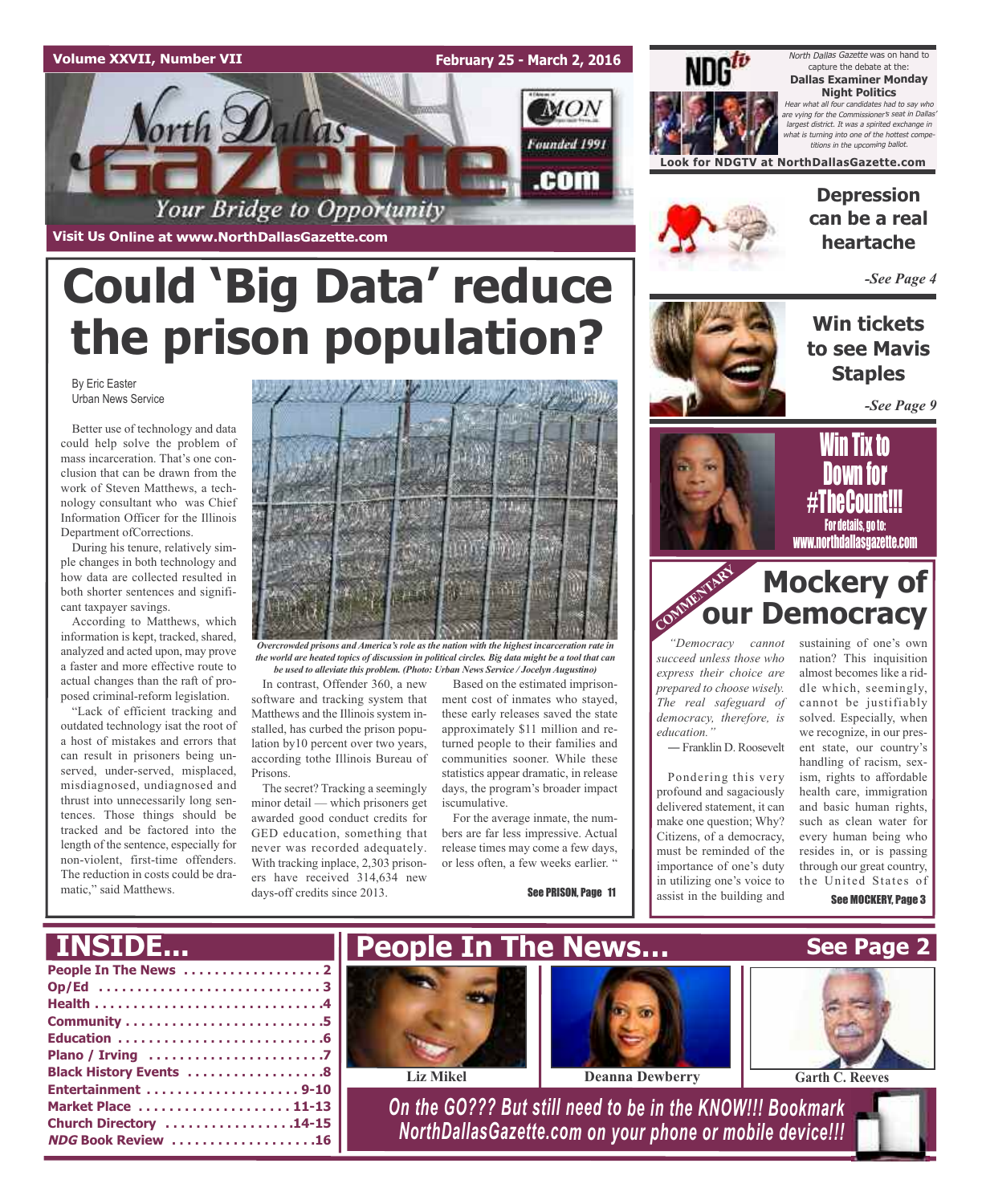#### **People in the News www.NorthDallasGazette.com**

### **Liz Mikel**

By Jo Ann Holt *NDG* Special Contributor

Liz Mikel, who's long been one of the most luminous leading ladies on Dallas stages, is currently featured as The Nurse in Dallas Theater Center's "Romeo and Juliet." Shakespeare's tragic tale of doomed love has been given an exciting contemporary setting by Director Joel Ferrell. The dazzling production runs through Feb. 28 at the Kalita Humphreys Theater.

Mikel is a member of



DTC's Brierley Resident Acting Company, and some of her performances for DTC include "Medea," "School for Wives," "The Rocky Horror Show," "A Raisin in the Sun," "Joseph and the Amazing Techni-

### **Deanna Dewberry**

The Trinity Chapter of the Links, Inc. announced their 9th Annual "Diamonds and Sneakers Gala" is set for March 5 at 6 p.m. at the Hilton Anatole Hotel. The Gala Fundraiser benefits Trinity's signature mentoring So SMAART program. NBC5 Personality, Deanna Dewberry was selected as the MC for the benefit which promises to be an evening of dinner and dancing to the David Whiteman Band.

So SMAART, which stands for "Students Set on



Science, Math, the Arts, Aviation, Reading, and Technology", is an outreach program for girls that provides enrichment in six subjects. In the Chapter's Stellar program So SMAART fosters achievable dreams for 4th-8th grade girls through education and exposure to Science and Engineering, Math, the Arts, Aviation, Reading and Technology. Since its inception in 2000, So SMAART has received numerous awards and accolades and has positively influenced the lives of 1000 girls in the Dallas Community.

color Dreamcoat," "Dividing the Estate," "A Christmas Carol," "Death of a Salesman," "The Who's Tommy," "Ain't Misbehavin"' and "Crowns." She performed on Broadway and Off-Broadway in "Lysistrata Jones." Regional appearances include American Repertory Theater, The MUNY, The Cape Playhouse, A Contemporary Theater, and Arkansas Repertory Theater. Locally she has appeared onstage for Casa Manana Theatre, Dallas Children's Theater, Jubilee Theater, Theatre Three, and WatgerTower Theatre. TV/Film credits include "Get On Up," "Dal-

Trinity has also influenced students through Scholarships for Excellence awards. Annually, 4- 6 scholarships are awarded to deserving high school las," "The Secret Life of Walter Mitty," Straight A's," "Past Life, "Friday Night Lights," "Sordid Lives: The Series" and "Welcome Home, Roscoe Jenkins."

Liz has received numerous awards including the Leon Rabin, *DFW Theater Critics Forum, D Magazine, Dallas Observer, Dallas Voice*, and multiple Column Awards. She is a 2015 Lunt Fontanne Fellow. Mikel graciously agreed to answer a few questions for this column. *Q: Is this the first time*

*you've played the Nurse?* A: Yes, this is the first time I've had the opportu-

nity to portray this role.

graduates who will pursue higher education. Former scholarship recipients are now matriculating in universities and many are pursuing graduate programs and professional careers. Funds from The Gala Diamond and Sneakers Ball benefit these two important programs and Community projects.

For this year's event Ann Williams, founder of the Dallas Black Dance Theatre and Ann Gibson, CPA and former Accounting manager, will serve as chairs. Sharyn Holley is the President of Trinity

Chapter's 50 active members.

*Q: What is your favorite*

A: I have to say my favorite Shakespeare play is "A Midsummer Night's Dream." It has a special place in my heart. Titania is one of my favorite roles to

*Q: Does the director's putting the action (for Romeo and Juliet) into contemporary times give it a fresh, more energetic feel?* A: Joel Ferrell's vision is always fresh and exciting for actors and the audience alike. He stays true to the story but highlights it with new energy and ideas that make the piece feel like a

*Shakespeare play?*

date.

new play.

Dewberry, is NBC 5's investigative reporter in the #NBC5Responds team. As a seasoned journalist with more than two decades of experience, Dewberry worked as a news anchor and investigative reporter at WISH-TV in Indianapolis, Indiana for more than seven years. She also worked at stations in Dallas, Little Rock, Arkansas, and Lubbock.

She earned her degree in journalism from the University of Texas in Austin and is an 11 time Emmy

*Q: How relevant is the tragedy of these young people, trapped in a cycle of hatred they can't overcome, to actual contemporary events?*

A: This tragedy is very relevant. In this world that young people have inherited, they sometimes feel they have no other outlet than to express themselves through desperate measures. We see this happening with all the young, desperate folks aligning themselves with ISIS. It's sad that they don't feel they have any other outlet or that they choose this means to

#### See Mikel, Page 9

Award winner. Dewberry has also been honored by the Society of Professional Journalists, Associated Press, Indiana Broadcasters Association, National Association of Black Journalists, Texas Speech Communication Association and the American Cancer Society.

In 2009, Martin University awarded her an Honorary Doctorate for her contributions to the field of journalism. Dewberry is a three-time cancer survivor and is heavily involved in activities that enrich the See DEWBERRY, Page 5

### **Garth C. Reeves, Sr.**

Newspaper publishing chief executive Garth C. Reeves, Sr. was born on February 12, 1919 in Nassau, Bahamas. His family moved to Miami, Florida four months after he was born. His father, Harry Ethelbert Sigismund Reeves, was a partner in The Magic Printing Company and founder of the Miami Times; his mother, a homemaker. His daughter, Rachel J. Reeves, became the publisher and chief executive officer of the Miami Times in 1994 following the untimely death of her brother, Garth C. Reeves, Jr.

After graduating from Booker T. Washington High School in Miami in 1936, Reeves enrolled in Florida A



& M University where he earned his B.A. degree in printing in 1940.

Reeves served in the U.S. Army duringWorldWar II in both the European and Pacific theaters. He then returned to Miami to work under his father, Harry Ethelbert Sigismund Reeves, who founded the Miami Times newspaper in 1923. In 1970, Reeves was named publisher and chief executive officer of the Miami Times when his father passed. Reeves went on to become the firstAfrican American to serve on the governing boards of the Miami-Dade Community College, Barry University, the Greater Miami Chamber ofCommerce, and the United Way of Dade County.

He also served as organizing chairman of the board for National Industrial Bank, which was the first integrated bank in the State of Florida. During the 1950s, Reeves worked to integrate the local beaches, parks, and golf courses.

Reeves served for ten years as president of the Amalgamated Publishers of New York City, which repre-

sents over one hundred African American-owned newspapers throughout the United States. He was also elected to serve two terms as president of the National Newspaper Publishers Association.

Reeves was a life member of the National Association for the Advancement of Colored People, Sigma Pi Phi Fraternity, Inc., Omega Psi Phi Fraternity, Inc., and a founding member of the Episcopal Church of the Incarnation in Miami, Florida. He was awarded Honorary Doctorate Degrees from the University of Miami, Barry University and Florida Memorial University.

Garth C. Reeves, Sr. was interviewed by The History-Makers on June 5, 2013.

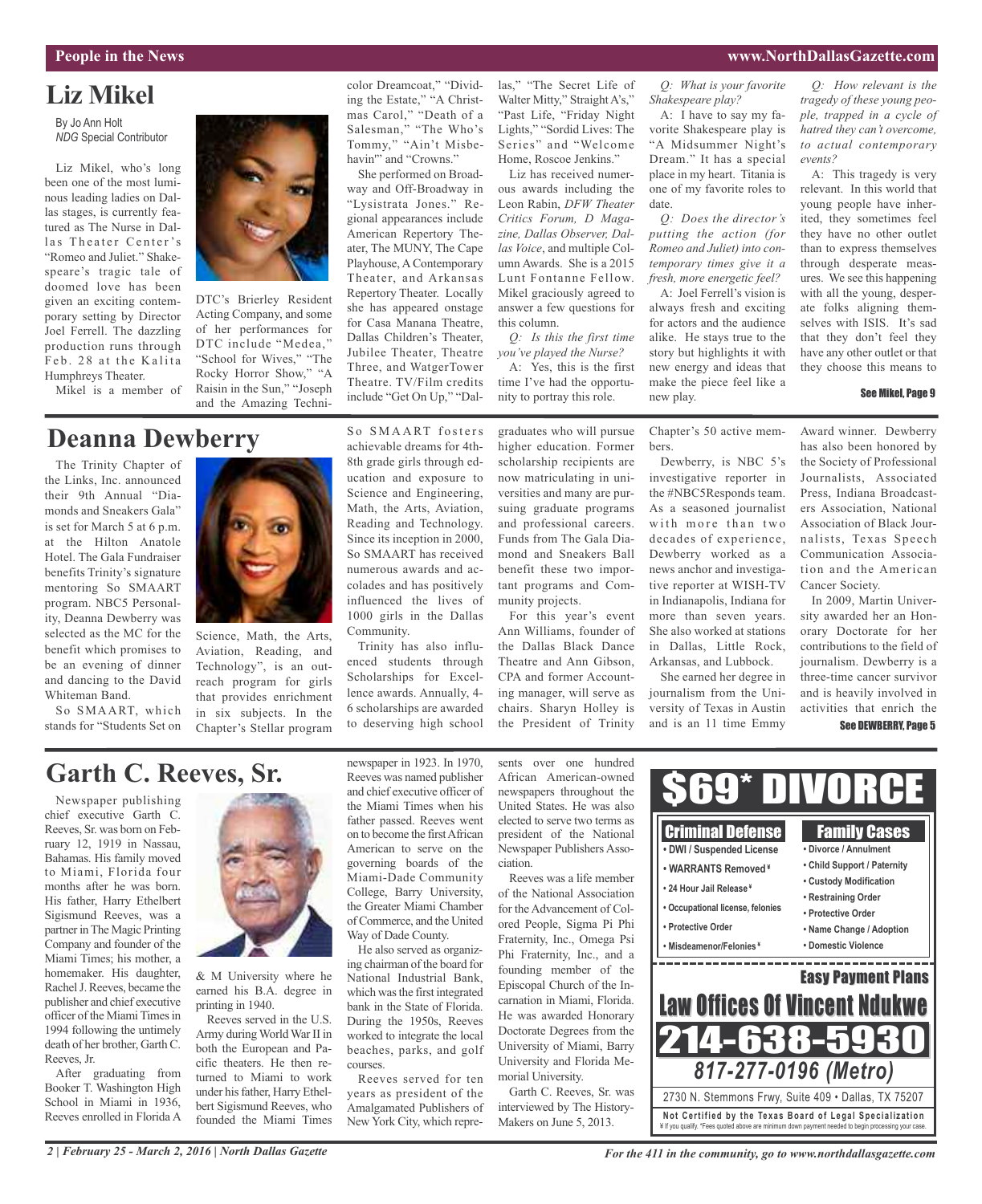#### **www.NorthDallasGazette.com Op-Ed**



*North Dallas Gazette assumes no responsibility for unsolicited material and reserves the right to edit and make appropriate revisions.*

> *"Do what you say you are going to do ... when you say you are going to do it.*

**Publisher's Office:** publisher@northdallasgazette.com

**Sales Department:** marketing@northdallasgazette.com

#### **Editorial Department:**

editor@northdallasgazette.com

#### **Online:**

www.NorthDallasGazette.com www.twitter.com/NDGEditor www.facebook.com/NorthDallasGazette www.pinterest.com/NDallasGazette

### STAFF

**Chairman Emeritus** *Jim Bochum 1933 – 2009*

**Published By** *Minority Opportunity News, Inc.*

> **Web Master** *Todd Jones*

**Special Projects Manager** *Edward Dewayne "Preacher Boy"Gibson, Jr. James C. Allen*

**Community Marketing** *Nina Garcia*

**Religious/ Marketing Editor** *Shirley Demus Tarpley*

#### **Advisory Board:**

*John Dudley Myrtle Hightower Fred Moses Annie Dickson Cecil Starks Willie Wattley Coty Rodriguez-Anderson B. J. Williams Denise Upchurch Barbara Simpkins, ADVISORY BOARD SECRETARY*

**VP of Digital Marketing and Entertainment** *Jessica Brewer*

**Editor** *Ruth Ferguson*

#### **Contributing Writers** *Jackie Hardy LaRoyce Jones Ivy N. McQuain Tamarind Phinisee Terri Schlichenmeyer Nicole Scott Sonja Washington*

**Editorial Writer** *LaRoyce Jones*

#### **Production** *Margaret Freelon David Wilfong*

#### **Advisory Board Committees:**

*Public Relations Planning and Implementation* Cecil Starks, CHAIRPERSON

*Business Growth Referral* John Dudley, CHAIRPERSON

*Program Policy Development* Annie Dickson, CHAIRPEI

*Quality Assurance* Myrtle Hightower, CHAIRPERSON Coty Rodriguez

*The North Dallas Gazette, formerly Minority Opportunity News, was founded in July 1991, by Mr.Jim Bochum and Mr.Thurman R. Jones. North Dallas Gazette is a wholly owned subsidairy of Minority Opportunity News, Inc.*

### **Payday lenders flex their muscle on Capitol Hill**

By Charlene Crowell NNPANews Wire Columnist

For years deceptive and predatory lenders have bilked millions of trusting consumers from their hardearned monies, while consumer advocates have fought back for fair and transparent lending. On February 11, another contentious round of exchanges on debt-trap lending occurred on Capitol Hill. Unlike previous forums, however, this one came with an open bias.

A subcommittee of House Financial Services, held a hearing named, "Short-term, Small Dollar Lending: the CFPB's [Consumer Financial Protection Bureau] Assault on Access to Credit and Trampling of State and Tribal Sovereignty."

With a title like that, the presumption of objectivity

### **MOCKERY,** continued from Page <sup>1</sup>

America.

Still in pondering the above statement and adding to it, these profound words, which are, not only, overflowing with wisdom and hope, but they also are a never ending challenge to us as a people, of the African American community, to stand up and always utilize our voice to have a say in our lives.

*"Give us the ballot, and we will no longer have to worry the federal government about our basic rights.*

*Give us the ballot, and we will no longer plead to the federal government for passage of an anti-lynching law; we will by the power of our vote write the law on the statute books of the South and bring an end to the dastardly acts of the hooded perpetrators of violence.*

*Give us the ballot, and we will transform the salient misdeeds of bloodthirsty mobs into the calculated good deeds of orderly citizens.*

*Give us the ballot, and we will fill our legislative halls*

took a holiday. Committee members and most panelists criticized the consumer protection agency for proposing rules to rein in abusive practices in the payday loan market.

"I find it offensive that you would say that people aren't smart enough to make decisions for themselves," said Rep. Mia Love of Utah, believed to be the first Black representative in Congress from the state.

Subcommittee colleagues who spoke after Rep. Love ironically asked questions that suggested they did not understand how the payday loan industry works. For example, many talked about meeting the needs of the 'unbanked' when payday lenders do not make loans to these consumers. A payday lender is assured that a borrower will repay monies loaned due to their direct access to borrowers' bank

accounts. By being first in line to be repaid, little is left to pay for food, rent, utilities and other household living expenses.

Rep. Keith Ellison of Minnesota, one of a few voices for fair lending rules later remarked, "If the Financial Services Committee and this Congress want to help the unbanked, let's have that conversation. But providing misleading cover for predatory lenders will not help the unbanked. It will hurt those fighting to stay in the financial mainstream"

More defense of the payday industry came from Indiana Attorney General Greg Zoeller and Dennis Shaul, chief executive officer of the Community Financial Services Association of America. Both defended the industry and their so-called 'best practices' that have turned a

blind eye to lenders' tripledigit interest rates that inevitably trap financially vulnerable borrowers into long-term debt.

"CFSA member companies are licensed and regulated, and they adhere to a code of Best Practices, said Shaul.

If all of these claims were true, there would have been no need for the Department of Justice to indict and arrest a payday lender just one day before the hearing.

Scott Tucker, operator of one of the nation's largest internet payday loan enterprises and Timothy Muir, his lawyer, were charged and arrested on February 10 with violations of both the Truth in Lending Act (TILA) and Racketeer Influenced and Corrupt Organization Act, more commonly known as RICO. The

#### See LOANS, Page 7

*with men of goodwill and send to the sacred halls of Congress men who manifest justice.*

*Give us the ballot, and we will place judges on the benches of the South who will do justly and love mercy, and we will place at the head of the southern states governors who will, who have felt not only the tang of the human, but the glow of the Divine. Give us the ballot."*

–Rev.Dr.MartinLutherKing,Jr.

Give us the ballot and we will resolve issues, we will not sit on the sideline as second class citizens allowing others to speak for us. We will stand up as a people for equality and justice. Have we truly lived up to

our promise as a people? Are our eyes still focused on the promises we've made to those whose blood filled, and still fills, our streets? Are we bold enough to take a look into the mirror and understand it's now up to us to have our say in our history?

We have the Ballot! We need to live up to our promise as a people because we still must elect just judges, district attorneys, county officials, city officials who will stand for our people and our rights to equality and fairness.

We are not a people who use our political platforms to degrade our brothers and sisters. We are better than stooping to the likes of Donald Trump and Ted Cruz in acting like bullies, or name calling (playing the dozens). We are a people of pride whose fore parents had to suffer, fight and die just so that we can have the right to vote and hold political offices. We will not shame ourselves in the manner of this modern-day political campaigning that reduces us to childlike behavior, whether we are in the arena or on the sidelines adding mischief.

Again, in pondering Roosevelt's statement, we must educate ourselves to the choices of candidates who are trying to earn our vote. Educating ourselves is the only way our democracy will work, and work in a just manner. Electing officials to crucial positions because

they are the biggest bully, or they got off the best oneliner is preposterous and is a mockery to our democracy. This is not Scandal, or Empire, orsome dramatic series awaiting the next mediamade, hyped up hysteria. This is our lives, our children's lives and it's our turn to stand firm on our watch.

Educating ourselves would be to study our candidates, their records of voting, their ability and strength to be a leader in standing up for our people (and not their own agendas), their ideals of change, and mostly how they plan to implement change. If said candidates aren't able to fulfill the very basics of our needs and requirements as a community, then they have no right to our vote. The last move we should choose to make is backwards.

When we do not stand with our Ballot, we conform to second class citizenry. When we do not take the time to educate ourselves, we do risk "our safeguard of democracy". When we don't choose wisely, we risk making a mockery of our democracy.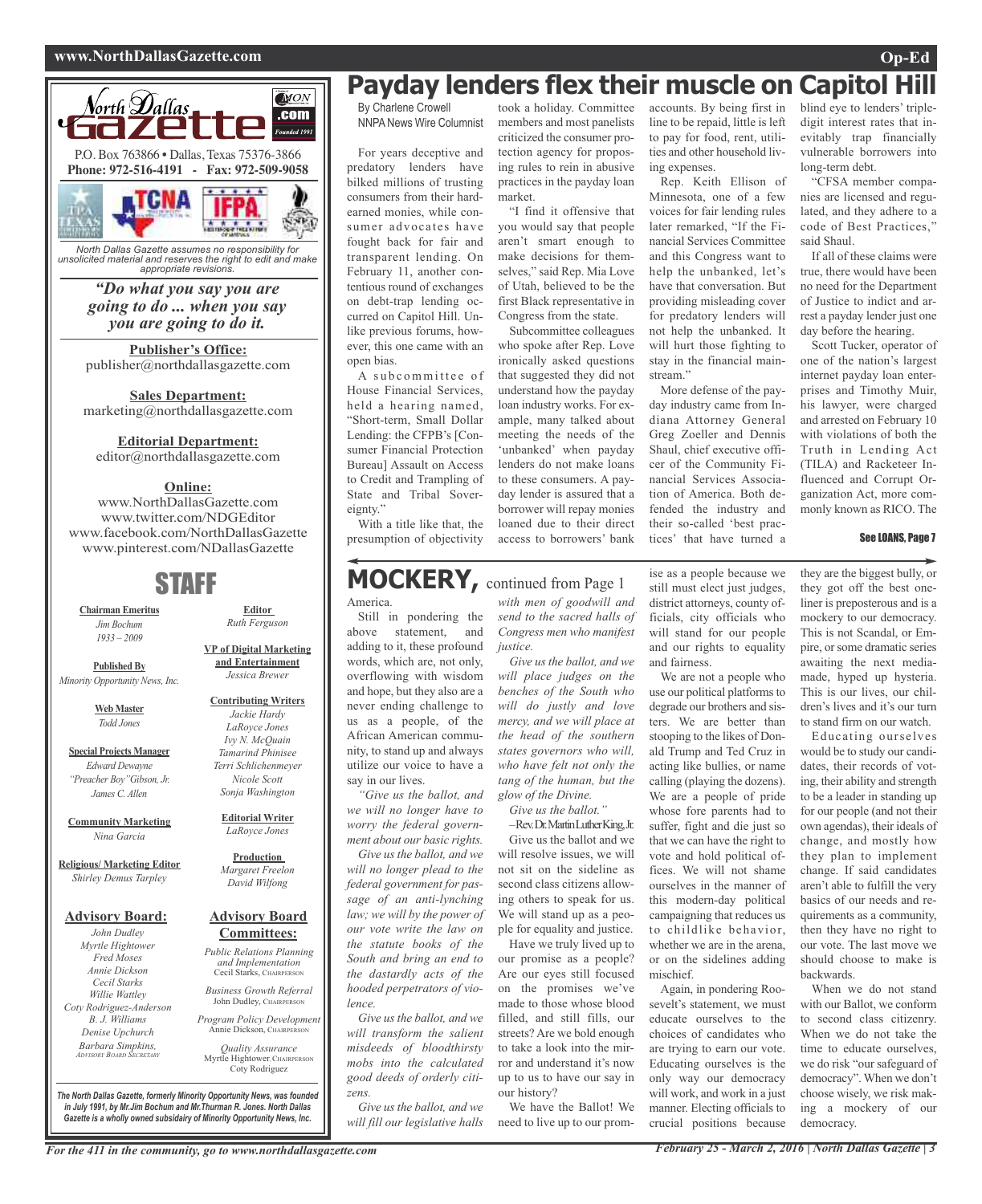# **Is depression breaking your heart?**

247.com

ledge'

VaturalKnow

By Traci Patterson

Depression could be breaking your heart. Two of the most common chronic illnesses suffered by both men and women are heart disease and depression.

Research estimates that more than 25 million people in the United States live with heart disease and more than 31 million Americans have had at least one episode of major depression during their lives. Surprisingly, most people do not realize that these conditions are closely linked. In observance of American Heart Month, Mental Health America of Greater Houston joins the fight for healthy hearts and also healthy minds.

"Depression not only affects your brain, it affects your entire body–including your heart," says wellness advocates, Mental Health America of Greater Houston.

According to the National Institute of Mental Health:

Over the past two decades has shown that people with heart disease are more likely to suffer from depression than people without heart disease.

People with depression are at greater risk of developing heart disease.

People with heart disease who are depressed have an increased risk of death after



a heart attack compared to those who are not depressed.

About one in three people who have survived a heart attack will have at least one episode of major depression.

Some studies show that people with heart disease are more likely to suffer from depression than otherwise healthy people. While researchers are unsure exactly why this occurs, they do know that heart attacks are closely linked with depression and that some symptoms of depression may reduce your overall physical and mental health, increasing your risk for heart disease or making symptoms of heart disease worse. Fatigue or feelings of worthlessness may cause a person to ignore their medication plan and avoid treatment for heart disease. Having depression increases a person's risk of death after a heart attack.

Symptoms of depression can include:

– Ongoing sad, anxious,

or empty feelings – Feeling hopeless

– Feeling guilty, worthless, or helpless

– Feeling irritable or restless

– Difficulty concentrating, remembering details, or making decisions

– Thoughts of death and suicide or suicide attempts Symptoms of heart dis-

ease can include:  $-$  Chest pain

– Shortness of breath, nausea and extreme fatigue

– Pain, numbness, weakness or coldness in your legs or arms if the blood vessels in those parts of your body are narrowed

– Pain in the neck, jaw, throat, upper abdomen or back

While each person experiences symptoms of depression and heart disease differently, Mental Health America of Greater Houston, suggests that depression is a brain disorder that is treatable along with treatment for other co-occurring illnesses like heart disease.

As advocates for overall patient health, the organization suggests that patients consider and request an integrated healthcare plan to treat depression that co-occurs with heart disease. This coordinated care is managed by a mental health professional such as a psychiatrist, psychologist, or clinical social worker, *NaturalKnowledge247.com*

who is in close communication with the physician and team providing the heart disease care. Integrated healthcare has been shown as an effective course of treatment to improve both illnesses. Mental Health America

of Greater Houston encourages, no matter how advanced the heart disease, no one has to suffer from depression; however, it's important to remember that recovery from depression takes time.

Don't let depression break your heart. If you or someone you know is living with heart disease and possibly depression, talk to a primary care or mental health professional.



Must have own transportation

Years of Experience required will vary, from 6 months to 2 years (depending on position) **Physical and Drug Screen Required Must have a Clear Background**

**Must be at least 18 years old**

**Must apply in PERSON, Monday – Friday from 8am to 11am @ 10605 Harry Hines Blvd.**

**Please visit our website: www.edbellconstruction.com/careers Or email your resume to: careers@edbellconstruction.com**

### **Seven foods to help keep a youthful glow**

You are what you eat. We have all heard this saying before, but have you ever really thought about how simple this concept is? At the foundation of a youthful body is good nutrition and sleep for that matter! Eating the right food will help you feel, look, and even perform at your best. Certain foods are great for your skin and hair, while others are vital for your mobility and

strength

There is a vast array of nutrients, vitamins and minerals out there beneficial for your body. Choosing fresh produce in different colors and textures is key. Of course we will all have our cheat days (I know I will), but by making a simple change to fruits, vegetables and lean proteins you can

See FOODS, Page 5

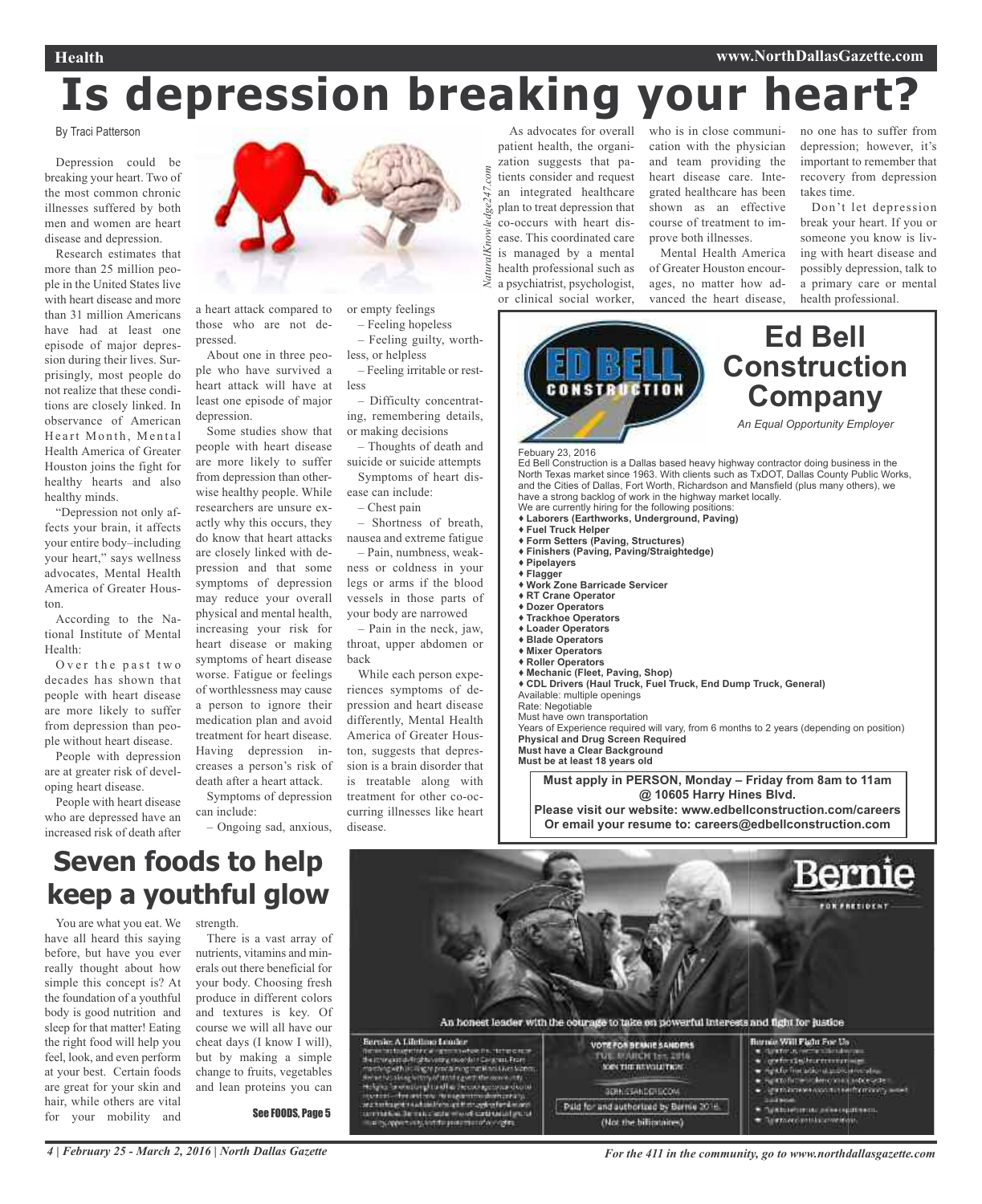#### **www.NorthDallasGazette.com**

### **Arbor Day Jubilee, recycling, H2O XPO set for April 9**

Three events on Saturday, April 9 will provide Sachse residents with a way to help clean-up litter in various parts of the City, rid themselves of unwanted trash and recyclables, and learn how they can get a handle on their water use, Lance Whitworth, Parks and Recreation Director shared.

"We've packed the day full of ways that Sachse residents can benefit," he said. "Volunteers will be cleaning up specific areas of the city, others can bring their recycling or unwanted materials for disposal, and everyone can become smarter water consumers."

From 8 a.m. to 2 p.m., residents can drive over to the City Hall complex and drop off their trash, debris, brush, ewaste, hazardous household waste and documents for shredding. Trucks and collection bins from Republic Services, formerly Allied Waste, will be arranged along the driveway surrounding the



complex to accept the material. The free service is reserved for Sachse residents only.

At 9 a.m., a number of Sachse volunteers will participate in the "Arbor Day Jubilee: Team Up and Cleanup" event by combing areas of the city to pick up trash and litter, including the various creek beds and waterways within the city limits.

Then, from 11 a.m. to 12:30 p.m. the volunteers will converge at City Hall to drop off their collected waste and enjoy a free lunch at the amphitheater.

A group photo will be taken at 11:30 a.m. Bounce houses and live entertainment by the Daughter Judy Band will accompany their lunch.

April 9 is recognized as Arbor Day in Sachse and trees will be planted on various City Hall complex sites. And, starting at 11 a.m. and continuing until 2 p.m., the city's inaugural Sachse Water Expo, dubbed the H2O XPO, will take place at the amphithe-

nalists at NBC 5 and do what I love in my native Texas is an absolute joy. It's good to be home," said

Sponsorship opportunities for the Diamonds and Sneakers Gala are still available, as are tickets for \$100 each. For more info visit www.trinitylinksinc.org.

Dewberry.

### **DEWBERRY**, continued from Page 2

lives of cancer survivors and promote research. She is also a member of Jack and Jill of America and Alpha Kappa Alpha Sorority. She and her husband Gary are native Texans. The couple has three children and two furry family members a Bichon Frisée and a Golden Retriever.

"I love what I do for a living and believe in the service provided a community by strong investigative reporting. Having the opportunity to work with an extraordinary team of jour-

make a huge impact on your life! Incorporating these everyday foods into your diet can combat the aging process and rejuvenate your body from the inside and out.

The Safe Catch has compiled a list of seven foods to help keep your body youthful. Their mission is to provide pure seafood and protect purity in the oceans, lakes and rivers.

Avocados are packed full of nutrients that help stimulate younger looking skin,

and a healthy heart. **FOODS,** continued from Page <sup>4</sup>

> Inside the passion fruit you will find an overflow of vitamin A and C, which are wonderful for anti-aging and our immune system.

> Papayas contain papain, which is a protein digesting enzyme that aids in digestive disorders and inflammation.

Spinach - Inside this green machine are vitamins and minerals that are great for aging skin, brain, and heart health. Tuna fish is full of rich

Brussel Sprouts are full of antioxidants and detoxifying substances called sinigrin; which is great for

> skin, mobility, digestion, heart, and immunity. To learn more and join the cause, visit www.safecatch.com.

Omega-3 oils and vitamins and minerals, perfect for hair, skin and heart health. Make sure it is safe, pure, and mercury tested www.safecatch.com (link). Squash naturally contain coumarin, which helps prevent damage to the skin, joints, brain and heart.

hibits and conversations with experts in water use, water conservation, drought-tolerant plants, waste water, and sprinkler systems will highlight the expo. Free hot dogs and drinks will be provided, courtesy of Atmos Energy. As an added incentive, Sachse water customers who visit the City's water booth and register on the Water My Yard web site will get a one-time credit of \$10 on their water bill. The site, www.watermyyard.com gives visitors the most accurate information on when and how much to water yards based on local

ater. Demonstrations, ex-

conditions. The City of Sachse has invested in its own weather station to provide Sachse customers exact and up-tothe-minute information on rain, temperature and wind conditions. This information is then used in determining when and how much to water lawns.

"Using the information on Water My Yard gives customers the information they need to make decisions regarding their watering pattern," said Whitworth. "Lawns and landscaping do not always need constant watering. Turning off the automatic timer and operating the sprinkler system manually saves water and saves money."

Customers using the information on Water My Yard can avoid the unexpected spikes in water usage and the accompanying increase in water costs.

Also part of the Water Expo is a presentation by Howard Garrett, The Dirt Doctor, author and radio personality.

The Sachse amphitheater is on the City Hall complex grounds, 3815 Sachse Road.

### **Garland Court Offers Second Chance at Warrant Recall Day**

The Garland Municipal Court will host a Warrant Recall Day from 9 a.m. to noon on Friday, March 4. On Warrant Recall Day, anyone with active Garland warrants will have a chance to enter a plea before a judge, make arrangements to pay any balance on outstanding tickets and have their warrants recalled.

Those who wish to take advantage of Warrant Recall Day should come to the Garland Municipal Court, 1791 W. Avenue B, with a valid ID and be prepared to pay their unpaid fines. Find more information at GarlandTx.gov.

| Game # | Game Name / Odds.                                  | Ŝ   | <b>Official</b><br><b>Close of</b><br>Game                  | End<br>Validations<br>Date |
|--------|----------------------------------------------------|-----|-------------------------------------------------------------|----------------------------|
| 1704   | \$100,000 Mega Bingo<br>Overall Odds are 1 in 3.81 | \$5 | 3/6/16                                                      | 9/2/16                     |
|        | -TEXAS-<br>Lottery                                 |     | <b>SUPPORTING</b><br><b>TEXAS EDUCATION</b><br>AND VETERANS |                            |

### **Community News**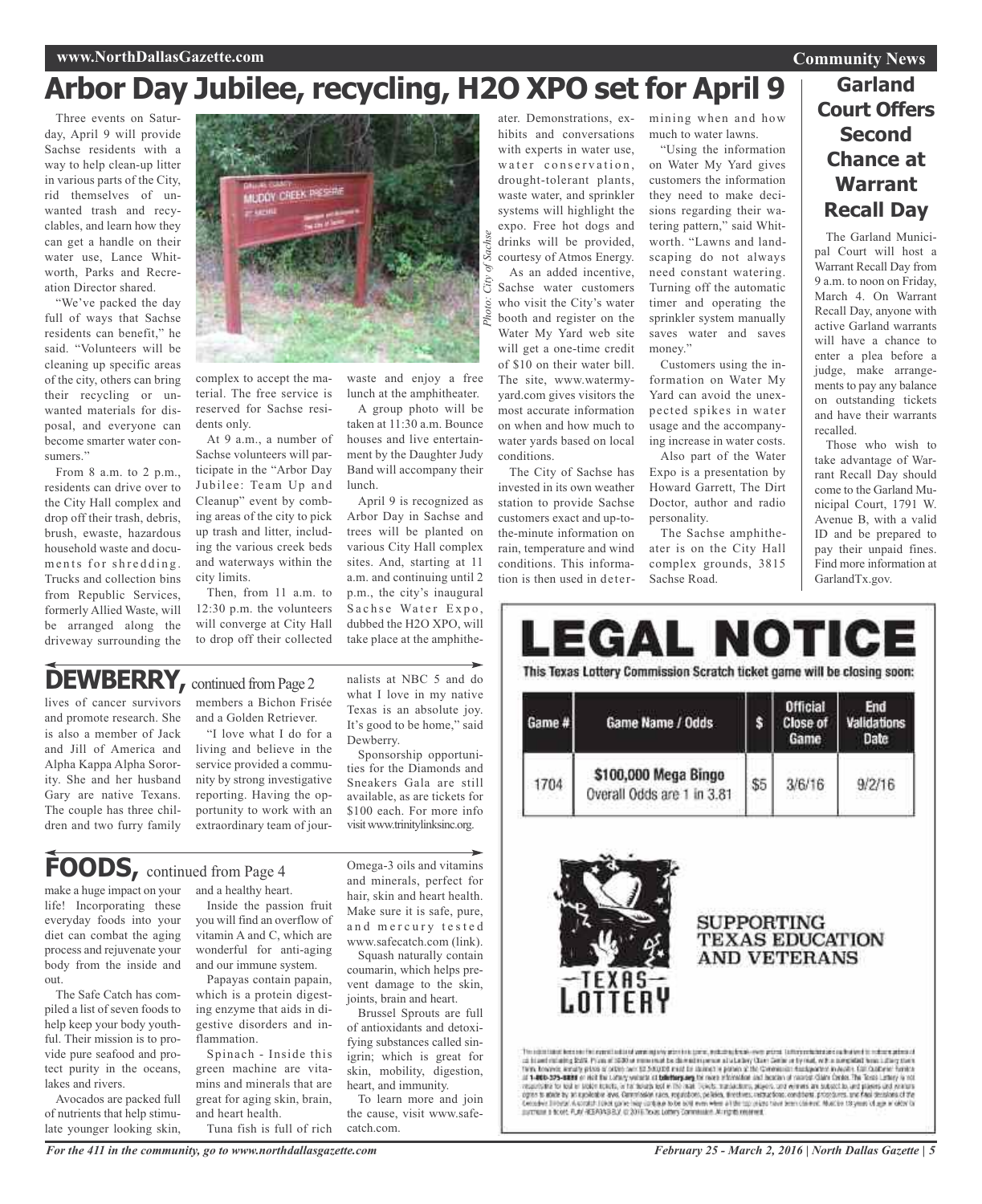### **AudioFile provides a unique look at Black History for readers**

By Ruth Ferguson *NDG* Editor

Sometimes you can teach a reader a new trick or two. After spending a lifetime reading, I discovered audiobooks about 15 years ago and along the way the fabulous magazine devoted solely to audiobooks – *AudioFile Magazine*. Over the years they have continued to emphasize diversity and



*"28 Days" has been segmented into individual podcasts giving listeners new insight to interesting anecdotes on African American history. (Image brovided by AudioFile)*

progress of the industry.

spotlighted the dynamic ing a unique look at Black R. Smith Jr.'s *28 DAYS:* History with a serialized podcast featuring Charles *that Changed the World.*

*Moments in Black History*

One of my favorite spotlights so far is Day 3 – Robert Smalls. Although relatively unknown today, Smalls went from slave, to ship's captain, and Civil War hero, before serving five-terms as a U.S. Congressman. The best part about *AudioFile's* special feature is once they whet your interest – they provide you with recommended titles to explore. For Day 3

their recommendations included Nikki Giovanni's "LINCOLN AND DOU-GLASS: AN AMERICAN FRIENDSHIP" read by actor, Danny Glover.

Even though Black History month is nearing an end. Make a commitment to think beyond and bookmark this fabulous series featured by *AudioFile Magazine* to discover new titles to add to your TBR list this year!

### **Registration open for BuzzFree PROMises Dress & Tux Giveaway**

Prom season is right around the corner. Registration is underway for the 15th Annual BuzzFree

PROMises Dress & Tux Giveaway to be held on Saturday, March 5 at the Kathlyn Joy Gilliam Col-

This month they are offer-



### **Naval Academy accepting applications regarding summer seminar**

ANNAPOLIS, Md. - Applications are now being accepted through March 31 for the Naval Academy's Summer Seminar. Students have the opportunity to choose from three different sessions: June 4-9, June 11- 16, and June 18-23.

The Naval Academy Summer Seminar is a fastpaced, six-day experience for high achievers who have completed their junior year in high school. Summer Seminar teaches students about life at the Naval Academy, where academics, athletics, and professional training play equally

important roles in developing our nation's leaders.

Summer Seminar accepts 2,550 students (850 for each of the three sessions) each year.

Tuition for Summer Seminar is \$450 and covers room and board, as well as a variety of materials. Students should plan on bringing extra cash for snacks and souvenirs.

For more information about the Summer Seminar and the application process, visit www.usna.edu/Admissions/NASS/ or call (410) 293-1858.

legiate Academy from 8 a.m. to 2 p.m.

Pre-registration for this free event is required. All registrants must complete a 300-500 word essay on why they choose to be drug free. Limited availability so it is first come, first served.

The 15th annual BuzzFree PROMises Dress & Tuxedo Giveaway provides dresses and tuxedos/suits free of charge to high school students who pledge to stay drug and alcohol free on prom night and beyond.

The program reinforces healthy behavior while allowing the students the opportunity to have a memorable and safe prom experience that otherwise would not be possible.

On March 5, registered students who have signed a pledge to be alcohol and other drug free on prom night will attend workshops designed to promote healthy behavior, enjoy a fashion show and will



choose a free prom dress or tuxedo/suit for their special night. For more information on

this event, and how you

can help, please visit facebook.com/buzzfreeprom. To register, visit www.surveymonkey.com/r/BuzzFree2016 .



Get FAA approved maintenance training at campuses coast to coast. Job placement assistance. Financial Aid for qualifying students. Military friendly,

> Call Aviation Institute of Maintenance 800-481-7894

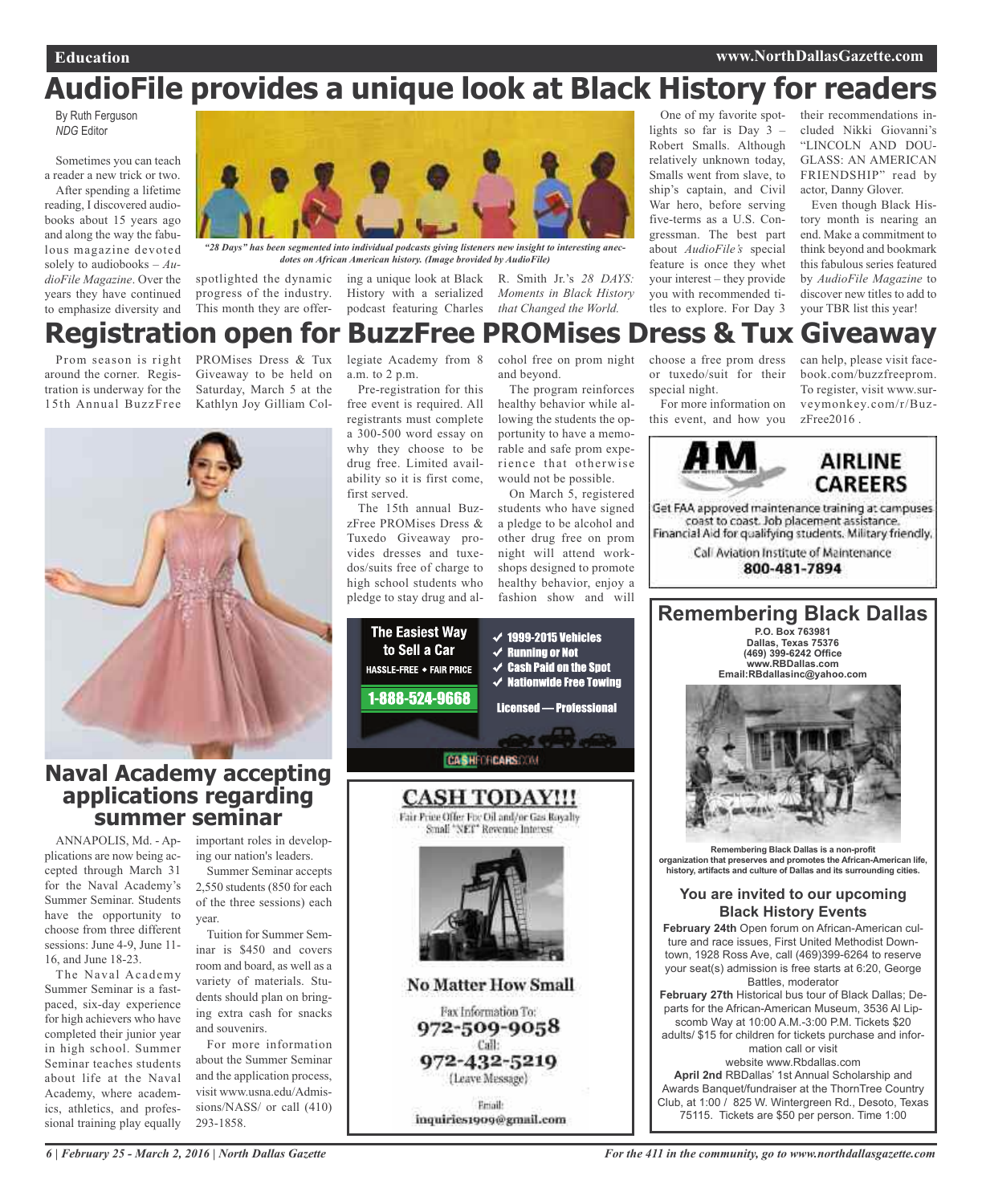### **Plano invites their residents to Go Ape**

Residents of Plano and the Dallas/Ft. Worth area will have the chance to swing from the trees this spring thanks to a new partnership between Plano Parks and Recreation and Go Ape, the nation's premier treetop adventure course company.

Go Ape Treetop Adventure coursesinject fun and exhilaration into everyday life by giving guests the unique opportunity to experience the outdoors in a new and adventurous way. The course will be a two to three hour trek through the forest canopy using rope ladders, Tarzan swings, five zip lines, and more than 40 other challenging and fun obstacles situated more than 40 feet in the air. All Go Ape courses are designed to allow for a wide variety of skill levels, offering a balanced mixture of challenge and fun.

"We're thrilled to have this partnership be our first in Texas," says Go Ape Managing Director Dan



D'Agostino. "This will be a unique outdoor experience for residents and visitors alike. It's ideal for friends and family outings, corporate team building, and anyone who enjoys a challenge. We hope to get all Texans up in the trees."

This is the company's thirteenth course in the United States, which began construction in December 2015. With a 100 percent capital investment from Go Ape to build the Treetop Adventure course at Oak Point Park & Nature Preserve, Plano Parks

and Recreation will share in the revenue derived from all ticket sales. Go Ape estimates that approximately 70 percent of its guests are new park visitors, and that park partners generally see an increase in visitors by as much as 25 percent.

"This partnership represents the exciting new ways that we're working to grow the local and regional attendance at our parks," said Amy Fortenberry, Director, Plano Parks and Recreation. "The adventure course will give residents and visitors an

### **LOANS,** continued from Page <sup>3</sup>

criminal indictment alleges that the two ran a \$2 billion payday business in violation of state laws that capped interest rates on loans. The loan rates offered by Tucker and Muir were as high as 700 percent and affected over 4.5 million consumers from at least 1997 to 2013.

Additionally, because the payday lending monies are held in bank accounts owned by the Miami Tribe of Oklahoma, a Native American tribe, the tribal corporation agreed to forfeit \$48 million. The non-prosecution agreement between the tribe and DOJ also acknowledges that a tribal representative filed false factual declarations in multiple state court actions.

If convicted on the charges of conspiring to collect unlawful debts in violation of RICO, the two defendants would face a maximum term of 20 years in prison. Both would also

forfeit the proceeds and property derived from the alleged crimes including bank accounts, homes, an airplane and automobiles.

Just as consumers rely upon other federal agencies to protect the public from harmful products like pharmaceuticals, tainted food, or water, the nation's financial health can and should be a national concern. The Dodd-Frank Wall Street Reform Act created CFPB to do just that.

The lone hearing panel member to speak in support of consumers and against payday lenders was Dallas' Rev. Dr. Freddie Haynes III.

In a Dallas community, where 20 payday and autotitle loan stores were located within a five-mile radius of his and other local churches, Dr. Haynes shared how his congregation at Friendship-West Baptist Church now holds a federal credit union charter. The credit union offers

"Liberty Loans," up to \$500 in value on six month terms and at an annual interest rate of 28 percent. After several years' experience making these micro-loans, not a single borrower has defaulted on this lending alternative.

Commenting on Dr. Hayes' community-based efforts, Rachel Anderson, CRL's Director of Faith Affairs said, "Many churches do step in with affordable loans and other kinds of support to struggling households but these are a complement to, not a substitute for, just regulation of this industry," said Anderson.

"We don't want Jesus to say in the Judgment, 'I was hungry and thirsty, and you gave me a payday loan," noted Rev. Haynes.

Somebody ought to say 'amen.'

*Charlene Crowell is a communications manager with the Center for Responsible Lending. She can be reached at Charlene.crowell@responsiblelending.org.*

opportunity to get outside and enjoy one of our beautiful parks, experiencing views from an otherwise unobtainable vantage point."

Go Ape Treetop Courses offer a first-hand forest ecosystem experience, while also providing exercise, team building and personal confidence building skills. Participants gain access to forest canopies in a low-impact way, allowing them to experience and gain an appreciation for the forest's richly diverse ecosystem.

Additionally, Go Ape Treetop Adventure courses support the park and local communities in which they are based by taking part in park cleanups, non-native invasive plant removal, and by donating free and discounted tickets to underserved and special needs groups. Last year, Go Ape donated more than \$620,000 in free and reduced-price tickets to local community groups.



### **Jazz fans can win tickets to Will Downing at TBAAL**

NDG readers can win tickets to enjoy jazz by Will Downing by visiting our Facebook page on Saturday March 12 when he appears on TBAAL's Naomi Bruton Main Stage at 8 p.m. Young fans have an opportunity to attend Jazz Appreciation Educational Youth Workshop at Noon in the Clarence Muse Cafe Theatre. Fans of hot jazz can get

their tickets and prepare for a fantastic Dallas night on the town.

The prices are \$25-\$30 and are available at TBAAL's box office. The evening is hosted by TBAAL Board of Directors and Dallas Alumnae Chapter of Delta Sigma Theta Sorority, Inc.

Tickets and information are available at TBAAL.org.



drift the exception of the U.S. cream mid-post-from the identification mattible current or have income our more than 60 days believe being pretented for yorks custification of the policies is a to **Di Cerimcalmat nu mange** 

Volume with a charactly may righty with the county volume rightme for a permanent level retrievals. disawing prade III at the gods. The application must combin without documentation from a that the<br>11.1. Second Simonly Schmidtight in instruction for an one-has been determined to have a than the or from the U.S. Department of Veterans Afters excending a populary raised of at least 50 percent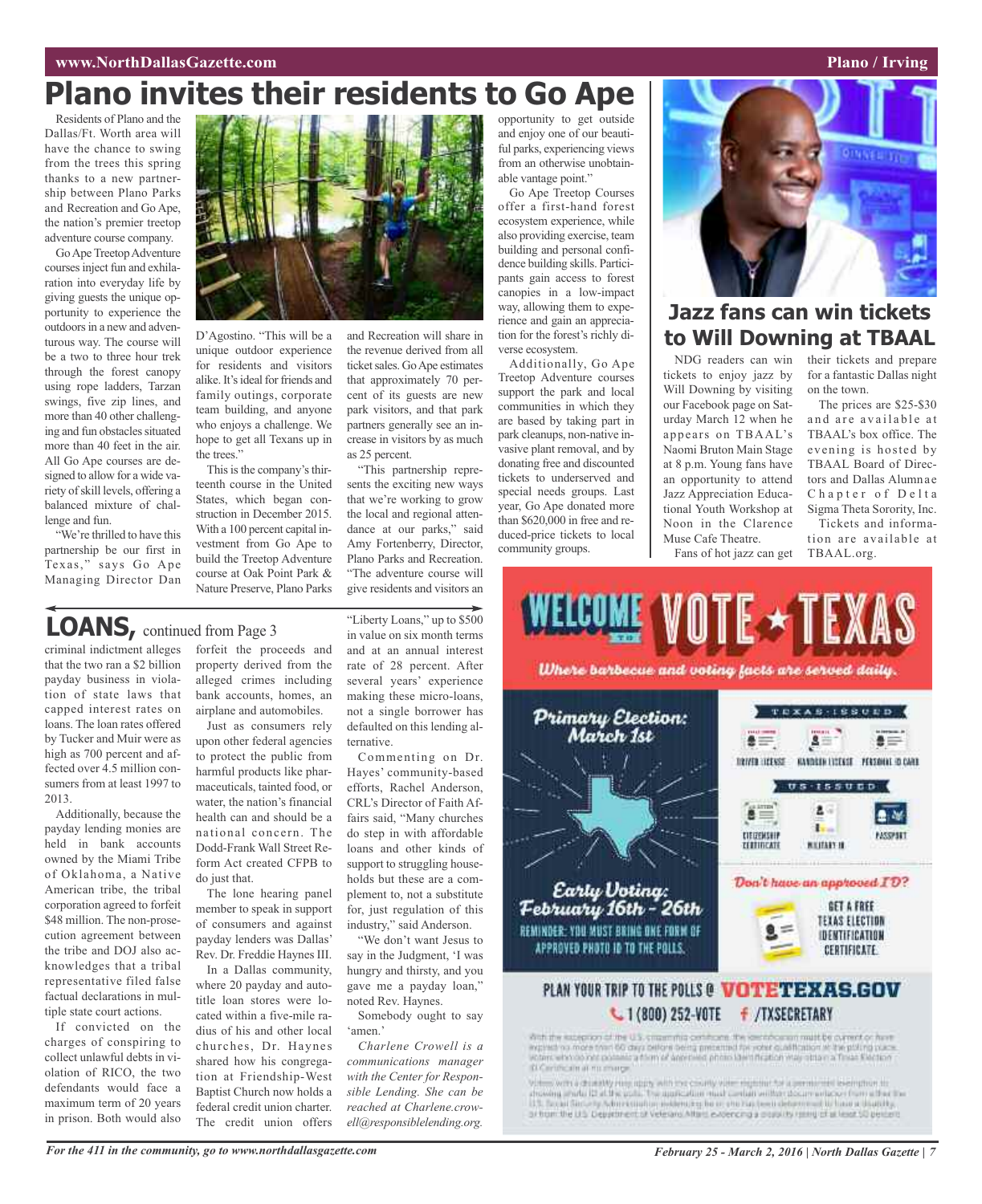## **Volunteerism in the African-American Community**

By: Charlene Hunter James

It's been said that volunteers are seldom paid, not because they are worthless, but because they are priceless.

At least 63 million Americans volunteered their time in 2014, according to The Corporation for National and Community Service. Of those heroes, nearly 1 in 5 were African-Americans of all ages.

Volunteerism in the African-American community is a high priority to Naomi Andrews of Houston. Now 76 and retired, she has been volunteering her entire adult life, sometimes juggling her volunteer commitments with the challenges of law school, raising children and holding a



*Students and volunteers worked together during a recent campus beautification project at Fanklin Delano Roosevelt High School. photo source: photo source: DISD*

job.

"It's very important that we reach out and help somebody else and bring somebody up," said Andrews. "I was always exposed to professional people. People need to know that someone cares enough to give of their time to make their lives better."

Andrews remains eager to serve. She volunteered with Women in Action, The

Houston Symphony, her ity for 16-year-old Jakobi alma mater Texas Southern University, the Youth Freedom Institute, among other organizations. She says her parents taught her to give back, and she instilled that same spirit in her four children who are now grown.

The Andrews family is not alone in its quest to make its communities better. Getting involved in civic matters is also a prior-

Robinson. He not only volunteers with young students at his mother's elementary school, but he also volunteers with AARP.

"My mother taught me that our society is only as strong as its weakest link," Robinson said. "I want to help strengthen that link by being a good role model and letting young students at her school know anything in life is possible."

Managing academics, athletics and volunteerism can be a challenge, but this Strake Jesuit Sophomore from Houston said it's all worth it in the end.

"Working alongside seniors at AARP has also been a blessing," he said. "The knowledge and years of experience I have access to is priceless. These individuals have 'been there' and 'done that' and I work with them, that's awesome."

Andrews and Robinson join the ranks of other African-American volunteers

who serve their communities. They often volunteer while also meeting the challenges of balancing their career and family lives. But their services make a difference. And while it's not financially rewarding, volunteering brings other rewards for volunteers and the communities in which they serve.

AARP is a non-partisan, non-profit organization that offers many volunteer opportunities for people of all ages. Learn how you can get involved at www.aarp.org/volunteer or by calling 1-888- 687-2277.

### **North Dallas Gazette** The most popular source for entertainment events!



### **Arlington woman is given the key to the city in Corpus Christi on Feb. 19**

Black History was celebrated in Corpus Christi on Friday, Feb. 19. The 40th Black History Scholarship Banquet was hosted by the Black History Cultural Committee (BHCC), was held at the Holiday Inn Airport. The master of ceremony was Rev Bryant Gray, and Dr. Linda Amerson from Arlington was the keynote speaker for the affair.

The beautiful program included Presenting of the Colors by Foy H Moody High School Color Guards, entertainment from children mimes, praise dancing, as well as the songbird Seraphia Lott leading the

'Negro National Anthem' (Lift Every Voice and Sing) and Summertime.

The 2015-16 Scholarship recipients included DeQuaiia Caveness who is majoring in nursing, and Armani Brooks who is majoring in communications.

An appointee from Mayor Nelda Martinez's office presented a Proclamation to the BHCC, and furthermore, presented the keynote Speaker Dr. Linda Amerson the 'Key To The City' for her outstanding work with alopecia, helping kids with alopecia and hosting her philanthropy 'Cruise With a Purpose' to present her educational scholarship(s).

After James Amerson of Houston, comically entertained guests introducing the speakers, the historical journey of the Theme: 'Hallowed Grounds: Sites of African American Memories' was enthusiastically shared with 175 attendees by the keynote speaker Dr. Linda Amerson, a native of Corpus Christi, but now resides in Arlington. Family members and friends were present to support Dr. Amerson.

Dr. Amerson had her exclusive products available for purchase, and provided each attendee a leather

keychain reflecting her brand. Then she announced an educational scholarship opportunity for 2016 for kids ages 10- 18 affected with alopecia.

Submissions are currently being accepted for 2016-17 scholarships. For additional information, contact the President Robert Russell, Jr 361- 779-4478.

### **Local African American heroes recognized at special program**

Southwest Center Mall, traditionally a gathering spot of the Southern Dallas County community, is experiencing a resurgence under the leadership of new owner Peter Brodsky and with the support of the City of Dallas and Mayor Mike Rawlings.

The event, moderated by Wilson, recognized the contributions of Dr. E.K. Bailey, Judge Louis Bedford, Dr. Emmett Conrad, Juanita Craft,Yvonne Ewell, Mildred Newton Finch and Fred Finch. James, whose group works to reinvigorate opportunities in southern Dallas, also will speak about how African-Americans are a foundational pillar of United States history, expanding beyond the borders of Black

History Month.

In addition to the program, the event features local dignitaries.

Special guests attendees included Deputy Mayor Pro tem Erik Wilson State Senator Royce West and CitySquare CEO Larry James along with African-American and Hispanic community leaders



*For the 411 in the community, go to www.northdallasgazette.com*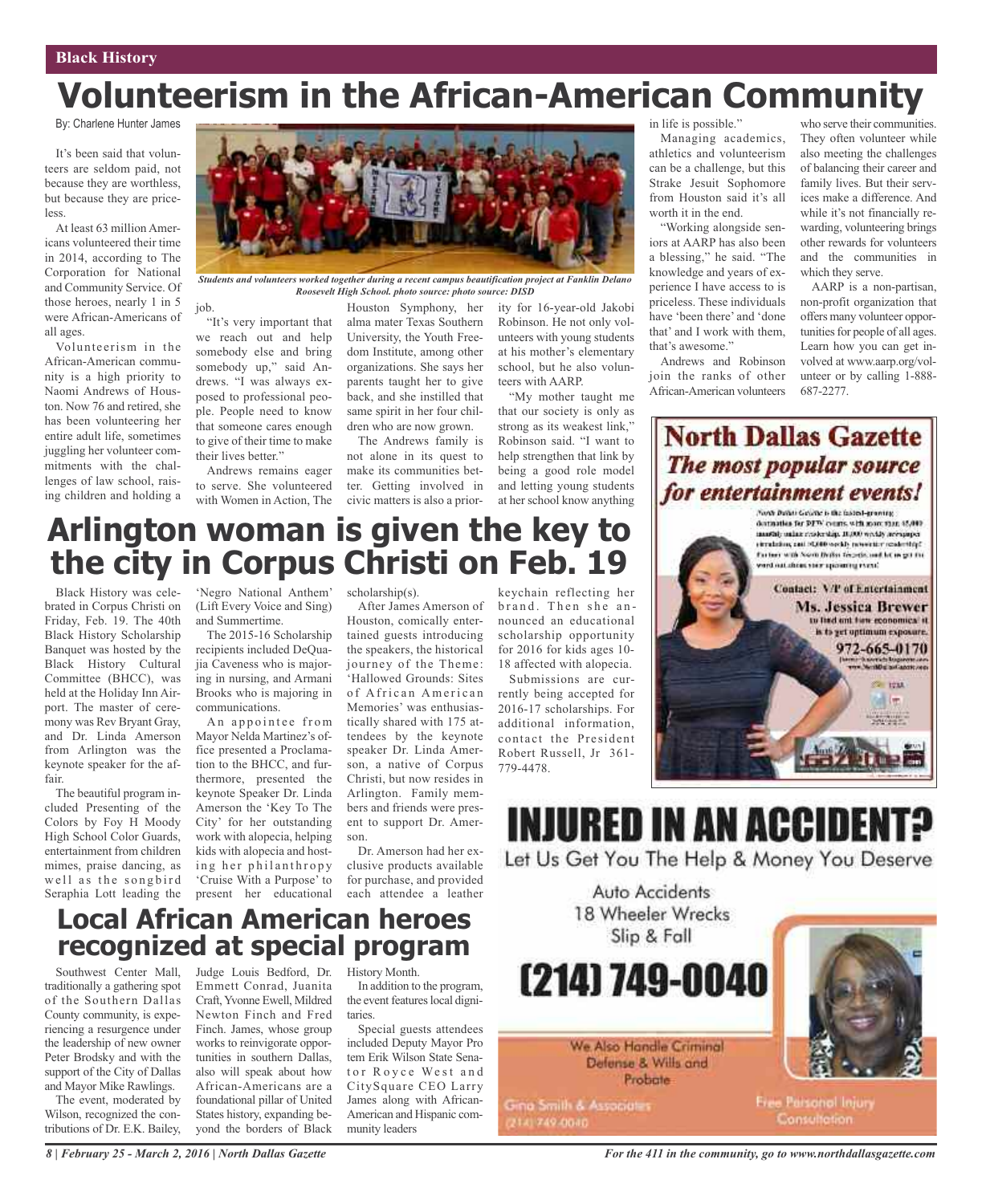### **NDG Readers can win tickets to hear legendary Mavis Staples** Along the way, she has

There are some songs that you just know them and you are ready to groove from the first note. I'll Take You There by the Staple Singers is one of those songs that has touched the souls across the last 50 years. Mavis Staples soulful lead on the song is a big reason why. NDG Readers have an opportunity to win tickets to her performance in Dallas at the Kessler Theater. She is set to perform on March 4-5.

Mavis Staples is an alchemist of American music, and has continuously crossed genre lines like no musician since Ray Charles.



Weaving herself into the very fabric of gospel, soul, folk, pop, R&B, blues, rock, and even hip hop over the better part of the last 60

### **MIKEL,** continued from Page <sup>2</sup>

express their outrage.

*Q: How long have you been a Brierley Resident, and can you please talk about how you were chosen for this prestigious acting company position.*

A: I have been a proud member of the Brierley Resident Acting Company since 2008. Kevin (Moriarity, artistic director of Dallas Theater Center) extended the offer after I auditioned. The audition included both a contemporary and classical monologue and a song. I'm extremely honored to be included alongside some of Dallas' premiere talent. Each member is unique and dedicated to elevating the theatrical experience of our community. It's a blessing that I don't take lightly.

*Q: Please also tell a little about your experience in taking "Lysistrata Jones" all the way to Broadway.*

A: Now that whole experience still feels like a dream! I had no idea when we started the new musical here in Dallas, "Give It Up!," that it would land on Broadway. Douglas Carter Beane, Lewis Flinn, and Dan Knechtges believed enough in me that they in-

**Enter to Win!** 

**Ticket Giveaway**

cluded me when the play transferred off-Broadway. It ended up being a hit for the producers, Transport Group. We performed in a gym at Judson Memorial, and after the successful opening, it started selling out.

I never will forget Doug telling me as I was waiting offstage one night, "It's happening, Liz…I've been here before. We're going to Broadway! The audience is filled with who's who in New York theatre!" The

closing day, I was heading home to do "The Wiz" here at DTC. Doug, Lewis and Dan met with us after the show and made the announcement. Broadway was happening indeed. I

years, the iconic singer has seen and sung through so many changes, always rising up to meet every road unwa-

veringly.

almost passed out! I literally got lightheaded! *Q: What's next for Liz Mikel, any exciting ven-*

*tures in the works?* A: I am gearing up to FINALLY record a fully produced CD and will be having fundraising performances around the city to make that happen this year. I will also be joining



*Kerry Warren Liz Mikel Chris Hury in DTC's Romeo and Juliet (Photo by Karen Almond)*

learned from, worked with, and schooled countless legendsfrom all arenas, and has brought her own timeless talent to each and every performance. Who else can claim to have answered the call time and time again, to become a leading voice of not just a generation, but of multiple eras and in myriad manifestations? Who else was there to sell a million gospel records, walk beside Dr. Martin Luther King, to help lead the '70s soulpower movement, to sing under the spotlight during The Last Waltz, to serve as

forces with two of Dallas' favorite Divas. I will be performing with Sheran Keyton's theater company, DVA, this Spring in "From the Mississippi

muse to both Bob Dylan and Prince at the peak of their careers, and to win over 21st-century fans with a trio of deeply spiritual solo albums produced by Ry Cooder (2007's We'll Never Turn Back) and by Wilco's Jeff Tweedy (2010's Grammy winning You Are Not Alone and 2013's critically acclaimed and Grammy-nominated One True Vine)?

With the release of her new album Livin' On A High Note, she continues to gain momentum. Referencing and drawing from her past while taking the music

#### Delta."

And in May, I will be doing a cabaret show for Denise Lee's Cabaret Series at the Women's Museum at Fair Park. But you to fresh places, Mavis and her team recruited a unique dozen of today's heralded and up-and-coming artists to write songs for the record. The names gathered here impress and excite: Neko Case, Justin Vernon, Nick Cave, Ben Harper, Tune-Yards,Aloe Blacc, Benjamin Booker, The Head and the Heart, M. Ward—with Ward also tapped to produce the album in full.

To enter for a chance to win tickets visit NDG's Facebook page for more details. To purchase tickets to the show visit http://thekessler.org.

can ALWAYS catch me Mondays at The Balcony Club where I host my Entertainer's Showcase featuring some of the city's most exciting new talent.

# **Win Free** Giveaways!



Be among the first 100 NDG YouTube subscribers and win prizes & giveaways to the hottest concerts and events in the DFW area.



Search for and subscribe to the **North Dallas Gazette Channel on** YouTube



*NDG Entertainment Ticket Giveaway!!! Visit us on Facebook to win tickets Down For*<br>#TheCount @ Bishop Arts Theatre Center.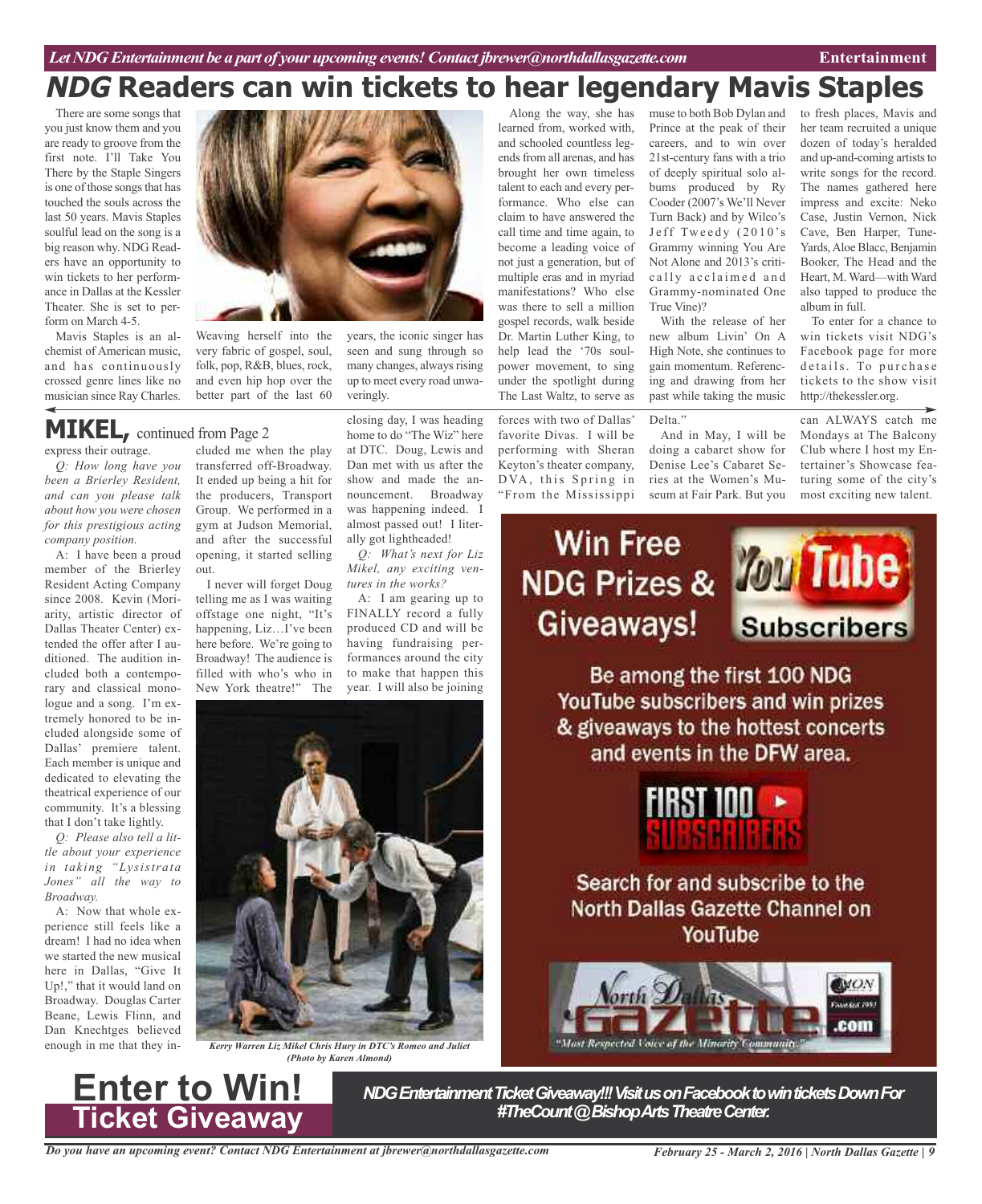### **Spring break at the Perot Museum of Nature and Science stretches to two weeks**

Extending to two weeks this year, Spring Break at the Perot Museum will come chock-full of fun and exciting science March 5- 20. From daily activities and "science on the spot" demos including pinwheels, egg dyeing, cloud making, marshmallows, rainbows, Slinkys and more, to Discovery Camps, a sleepover, 3D films and a fossilthemed Discovery Days, the Perot Museum will be springing forward with exploration around every corner. Plus from March 5-19, the Museum will stay open until 7 p.m. giving guests extra hours to squeeze it all in.

"With five floors, 11 exhibit halls, a fabulous 3D theater and ongoing activities and adventures throughout, the Perot Museum is like a one-stopshop for all you Spring Break visitors," said Colleen Walker, Eugene McDermott Chief Executive Officer of the Perot Museum. "Dinosaur devotees, bird watchers, crafty kids, sports lovers, film buffs, robot fans and curious minds of all ages will



find something intriguing and inspiring. And no matter which week you're on break, we have you covered!"

Beginning March 5, daily programming will include bookworm readings, science crafts, science trivia, live "science on the spot" demos and other springthemed drop-in activities at select times through March 20. (See end of release for a detailed schedule.) On Saturday, March 12, Discovery Days: Fossils will feature a variety of paleontologythemed activities, from giant 3D dinosaur puzzles to fossil artwork and a fossil scavenger hunt, from 10 a.m.-4 p.m.

And a new revelation will have fossil enthusiasts intrigued. As it turns out, a 90-million-year-old fossil fish that has been on display in the T. Boone Pickens Life Then and Now Hall is in fact a new species from North Texas.

The large tuna-like fish has been named Pentanogmius fritschi in honor of Joseph Fritsch, a local amateur collector who discovered the fossil, dug it up with the help of another avid fossil collector, Kris Howe, and donated it to the Perot Museum. It's just another exciting example of live science happening right here in North Texas.

### **Patti LaBelle visits Black History exhibit at Disney**

Legendary singer, actress and author Patti La-Belle experiences the unique cultural exhibit at Epcot in Lake Buena Vista, Fla., "Re-Discovering America: Family Treasures from the Kinsey Collection," which celebrates African-American history and culture.

LaBelle is one of four

renowned African-American authors and cultural icons appearing each Saturday during the month of February honoring Black History Month at The American Adventure pavilion at Epcot.

Epcot is one of four theme parks at Walt Disney World Resort.

books and now famous sweet potato pies. LaBelle signed copies of her books for fans. But for even a legend

singing, but also her cooking with her popular cook-

like LaBelle no visit would be complete without a photo with the resident diva of Disney – Minnie Mouse!

Known for not only her



*LaBelle visits Kinsey Collection during recent appearance at Disney (Image: Disney)*



Jazz is hot in "Big D" and jazz lovers and would be jazz lovers don't want<br>to miss one of America's most beloved jazz performer, WHA DOWNING! Get your tickets and prepare for a fantastic Dallas night on the town. Hosted by TBAAL Board of Directors and Dallas Alumnae Chapter of Delta Sigma Theta Sorority, Inc.

> Saturday, March 12, 2016 @ 8pm<br>Naomi Bruton Main Stage **Admission \$25 // \$30**

Jazz Appreciation Educational Youth Workshop<br>Saturday, March 12 , 2016 3: 12pm<br>Clavence Muse Cafe Theatre<br>Admission: Pay What You Can

**Dallas Convention Center Theater Complex**<br>1,109 Cauton Street | Dallas, TX 75201

To purchase tickets, call the TBAAI. Box Office at 214-743-2400<br>Not a TBAAI. Member? Receive a Member Today! Call 114-743-2441.



**Enter to Win! Ticket Giveaway**

*NDG Entertainment Ticket Giveaway!!! Visit us on Facebook to win tickets to the Casino Party Bus & Jazz Weekend w/ Will Downing.*

*10 | February 25 - March 2, 2016 | North Dallas Gazette*

*Do you have an upcoming event? Contact NDG Entertainment at jbrewer@northdallasgazette.com*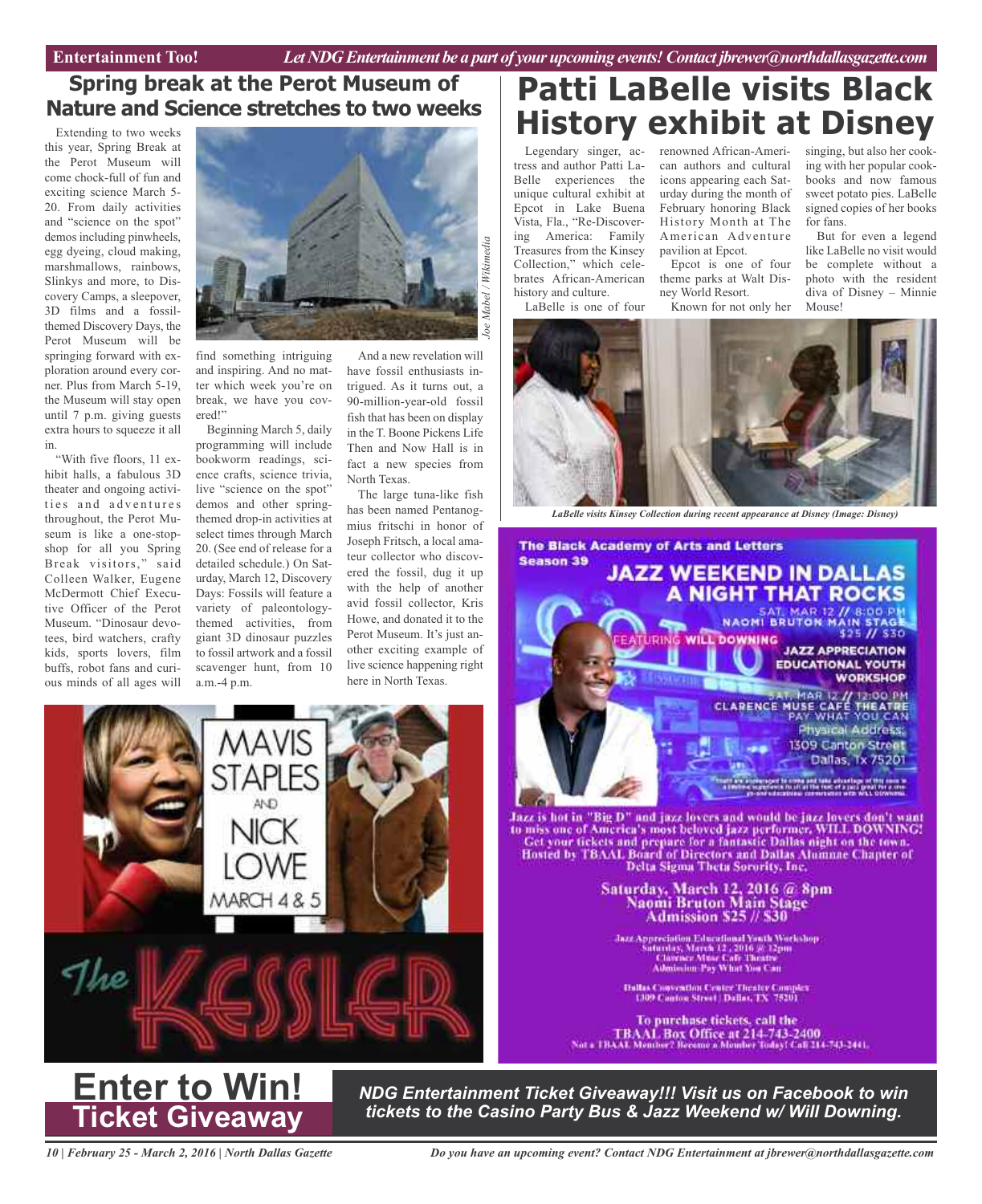### **Market Place**

time much, much differently. For one thing, the entrepreneur's perception of time is not linear, it is pivotal. For example, as an entrepreneur I am willing to spend a lot of

See SUCCESS, Page 13

### **What does it take to be a successful entrepreneur?**

By Armstrong Williams **NNPA News Wire Columnist** 

Time is one of those magical dimensions of the human experience. At certain instances it seems like there is not enough of it. And at others, itseemslike the moment lasts forever. The intellectual and emotional experience in the passage of time is one of those unique aspects about being human that sets us as a species apart from the rest of the animal kingdom. Since were are blessed with that perception we should engage it and contemplate ways in which to make time an ally in



our quest for personal and societal growth.

One of the interesting things for me, looking back over the past decade or so, is how quickly our business has grown. And yet, as I look back, it seems that a lot has remained the same. I still get up at the same time almost

every morning. I rise well before the sun, usually starting off my day at around 4:30 in the morning with a prayer and call to my folks in South Carolina. I then arrive at the gym just before five a.m., and work out for about an hour before arriving at my office at precisely 7 o'clock. The end

### **PRISON,** continued from Page <sup>1</sup>

For a person confined, a release even of just a few days [sooner] matters," Matthews said.

Still, prison experts stress that early releases gained this way address only one small part of the need for broad reform.

While state taxpayers may benefit in raw numbers from such technological innovations, barriers to success for the newly-released — scarce job opportunities, lack of education, few effective transition programs — remain high.

According to Matthews, most state prison systems collect these data, but rarely use them, and often lack the resources — or political will — to analyze them. Matthews cites problems throughout many states that have not updated technology or tracking systems in years.

"There are drug addicted people... and hardcore drug dealers in the same programs, often because they are all classified simply as ' drug offenders'," Matthews said. A. Scott Bolden, a prominent Washington D.C. defense attorney and former New York prosecutor, echoed these sentiments.

"There simply is no incentive on the part of the prison industry to ensure accuracy of data, and more important, the accuracy of

the data is only asgood as the people who put itin and analyze it," Bolden said.

"As both a prosecutor and a defense attorney," said Bolden, "I've often found that it is the inmates who can calculate their time better than the judges, the prosecutors or the prison system. It can get pretty complicated, and it's the inmate who has the vested interest in that. But aside from them, there is no one out there advocating for the cor-

rect use of tracking or data ontheir behalf." While much of the focus on justice reform has been

on prisons and prisoners, Matthews also sees this technology and tracking as tools tobe used well before people enter the system.

"When a judge sentences someone to three years, for example, neither that judge nor anyone else knows if there are beds available, or occupancy levels, or what services willbe available during the time served,"

of my day is similarly bounded. It is exceedingly rare that I get in bed any later than 9 p.m.

And so as I look back on my work life, it is apparent that while our business has expanded and we have been able to manage an increasingly complex organization, we aren't necessarily spending more time doing it. Time has gone from being our enemy in the early stages of running a company, to being our friend today. Why is that?

In some respects, it comes down to how we conceive of ourselves in the marketplace. If you consider yourself an

said Matthews.

"So someone may be sent to prison for one period and bein need of services, but those services may not be available until most of that sentence isserved. Sohow does that really help?

"The bottom line is that thousands of people are staying in prisons much longer than they should and not getting the services they need because of a lack of transparency and accountability."

### Investors Liquidation Sale: **Laurel Land Cemetery Burial Plot For Sale (one space) Section # 3, Space # 15, Lot # 20**



Laurel Land Cemetery charges for cost of single Plot: \$3995.00 Discount Amount, if you act right away: <\$1745.00> (your savings) Your Cost: \$2250.00

**Call Today! 972.432.5219** (leave message,if no answer)

### Performing Concrete Street Paving in the Metroplex Area We Accept Subcontracting Bids For All Public Works Projects in the Dallas Area.

**TISEO PAVING COMPANY** 

419 E. Hwy. 80, Mesquite, TX 75150 Tel: (972) 289-0723 Fax (972) 216-5637 www.tiseopaving.com

employee, you are looking at time as a finite resource. You expect to arrive at work on time, to leave on time, and be paid on time. You essentially are tying your income to a fixed, linear relationship with time. But entrepreneurs view

> We Are Accepting Applications for Concrete Mixer Drivers and Heavy Equip-

> > ment Mechanics

### **Equal Opportunity Employer**



### **We buy 1998-2006 Models**

- *• Must be in good running condition*
- *• Title must be free from liens*

*• Easy steps to follow, hassle free selling processing. No ad posting, no games with dealership sales.*

*• Quick transaction, you get your cash fast. We pay you on the spot.*

**Call today for appointment at your location 1-972-432-5219 Leave message if no answer, someone**

**will get back to you.**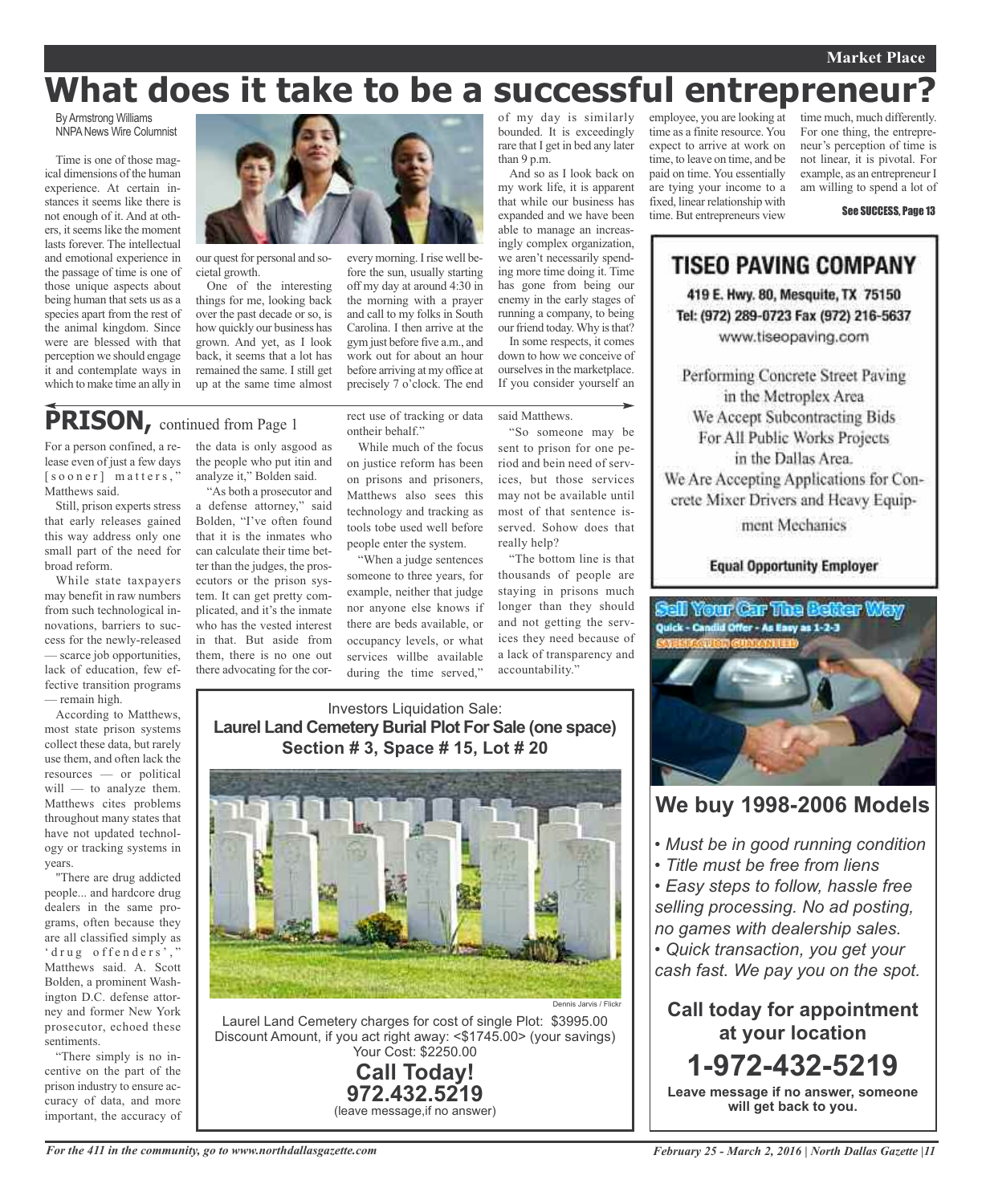### **Black Nurses Rock represents over 150,000 professionals worldwide**

ENID, OK - What started with a dream and the goal of creating a community for black nurses from across the nation in 2014, has quickly become a powerful reality. Black Nurses Rock, Inc. is an international black nurse organization now representing more than 150,000 black nurses and students from the United States, Canada, Eastern Caribbean, Africa, Japan and Germany.

Black Nurses Rock was founded in 2014 by Dr. Romeatrius Moss to foster a positive environment for professional growth and development. The non-profit organization provides support and mentorship to nurses in an effort to elevate the profession and improve communities.

"In the two years since I launched Black Nurses Rock, it has become a powerful forum for black nurses," said Dr. Moss, the organization's Founder and CEO. "It is a place for everyone to share their stories, insights and opinions.Asthe trusted voice



for black nurses, we not only facilitate communication, but act as a catalyst of change, giving a voice to vital issues pertinent to the profession and the community. In our first year, we had more than 100,000 members. In year two, our membership has exploded, and we now represent more than 150,000, with the largest online social media following for black nurses."

Dr. Romeatrius Moss is an award-winning health professional, speaker, community advocate and active duty Air Force Nurse. During her 20 year career, she has created hundreds of health-focused programs and projects, using her abilities to encourage

other health care professionals to develop their skills and knowledge to combat the gap in health care disparities. She's been working with non-profits since age 15.

"We aim to inspire and empower innovative leaders that will serve and educate vulnerable communities here in America, and throughout the world," said Dr. Moss.

More than just a forum for members to engage, blacknursesrock.com offers a wide array of professional and educational tools. The site includes a portal for members to find over 21 member benefits; access to leading telemedicine software; a

See NURSES, Page 13



### **Same Day Move-In • GREAT Location!! (Dallas)**

STOP PAYING SO MANY FEES! Our rent is FULL SERVICE. We pay for utilities – electricity, heating, air conditioning, and janitorial services … it's all included! No "Plus-E"– No "CAM."NO PERSONAL OR BUSINESS FINANCIAL HISTORY REQUIRED! GREAT DEALS ON ONE-ROOM SUITES! --- STOP PAYING TOO MUCH RENT! (Just North of Downtown Dallas)

• Surveillance Camera • No Application or Application Fees • Five-Page lease - Short & Simple • Extremely Competitive Rates • Same-Day Move-In • Flexible Lease Terms • On-site Management, Maintenance, Leasing and Space Planning • Ample, Convenient Parking • No Credit Check • Beautiful Glass & architecturally unique Building! **Rent Starting at \$199 per month (9.99/sq.ft.)**

Office / Medical Space 1327 Empire Central (@ I-35 Stemmons Freeway) Dallas, TX 75247 (972) 432-5219

### CADNET/NORTH DALLAS GAZETTE **National and Local Classified Advertising Network**

To advertise call 972-509-9049 Email (ad for quote) opportunity@northdallasgazette.com

Health & Fitness VIAGRA 100MG and CIALIS 20mg! 50 Pills \$99.00 FREE Shipping! 100% guaranteed. CALL NOW! 1-866- 312-6061

Viagra!! 52 Pills for VIAGRA 100mg, Only \$99.00! Your #1 trusted provider for 10 years. Call 1- 888-797-9024

\*\*SPRING SPE-CIAL\*\* VIAGRA 60x  $(100 \text{ mg}) + 20$ "Bonus" PILLS for ONLY \$114.00 plus

shipping. NO P R E S C R I P - ware Stores, The TION Needed! Home Depot, home-VISA/ MC payment. 1-888-386-8074 www.newhealthyman.com Satisfaction Guaranteed!

CIALIS 20mg. 50 tabs \$90 includes FREE SHIPPING. 1- 888-836-0780 or www.metromeds.online

Misc.For Sale KILL BED BUGS! Buy Harris Bed Bug

Killers/KIT. Harddepot.com

#### **Miscellaneous**

AVIATION Grads work with JetBlue, Boeing, Delta and others- start here with hands on training for FAA certification. Financial aid if qualified. Call Aviation Institute of Maintenance 866-453- 6204

Make a Connection. Real People, Flirty

Chat. Meet singles right now! Call LiveLinks. Try it 8 5 5 - 4 0 7 - 0 7 9 6 FREE. Call NOW: 1- Today! 888-909-9905 18+.

!!OLD GUITARS Wants to purchase WANTED!! Gib- minerals and other son,Martin,Fender,G retsch. 1930-1980. Top Dollar paid!! Call Toll Free 1-866-433- Co. 80201 8277

Lower Your TV, Internet & Phone Bill!!! expired, sealed Get Fast Internet DIABETIC TEST from \$15/mo - quali-STRIPS. 1-DAYfying service. Lim-PAYMENT.1-800 ited Time Offer. 371-1136

Plus, get a FREE \$300 Gift Card. Call

#### Wanted to Buy

oil and gas interests. Send details to P.O. Box 13557 Denver,

CASH PAID- up to \$25/Box for un-

*M i l l i o n H o m e s across the USA! Place your ad in over 140 community newspapers, with circulation totaling o v e r 1 0 m i l l i o n homes. Contact Independent Free Papers of America IFPA at danielleburnett-ifpa@live.com or visit our website cadnetads.com for more information.*

*ADVERTISE to 10*

Reader Advisory: the National Trade Association we belong to has purchased the following classifieds. Determining the value of their service or product is advised by this publication. In order to avoid misunderstandings, s vertisers do not offer employment but rather supply the readers with manuals, directories and other materials designed to help their clients establish mail order selling and other businesses at home. Under NO circumstance send any money in advance or give the client your checking, license ID, or credit card numbers. Also beware of ads that claim to guarantee loans regardless of credit and note that if a credit repair company does business o phone it is illegal to request any money before delivering its service. All funds are based in US dollars. 800 numbers may or may not reach Canada.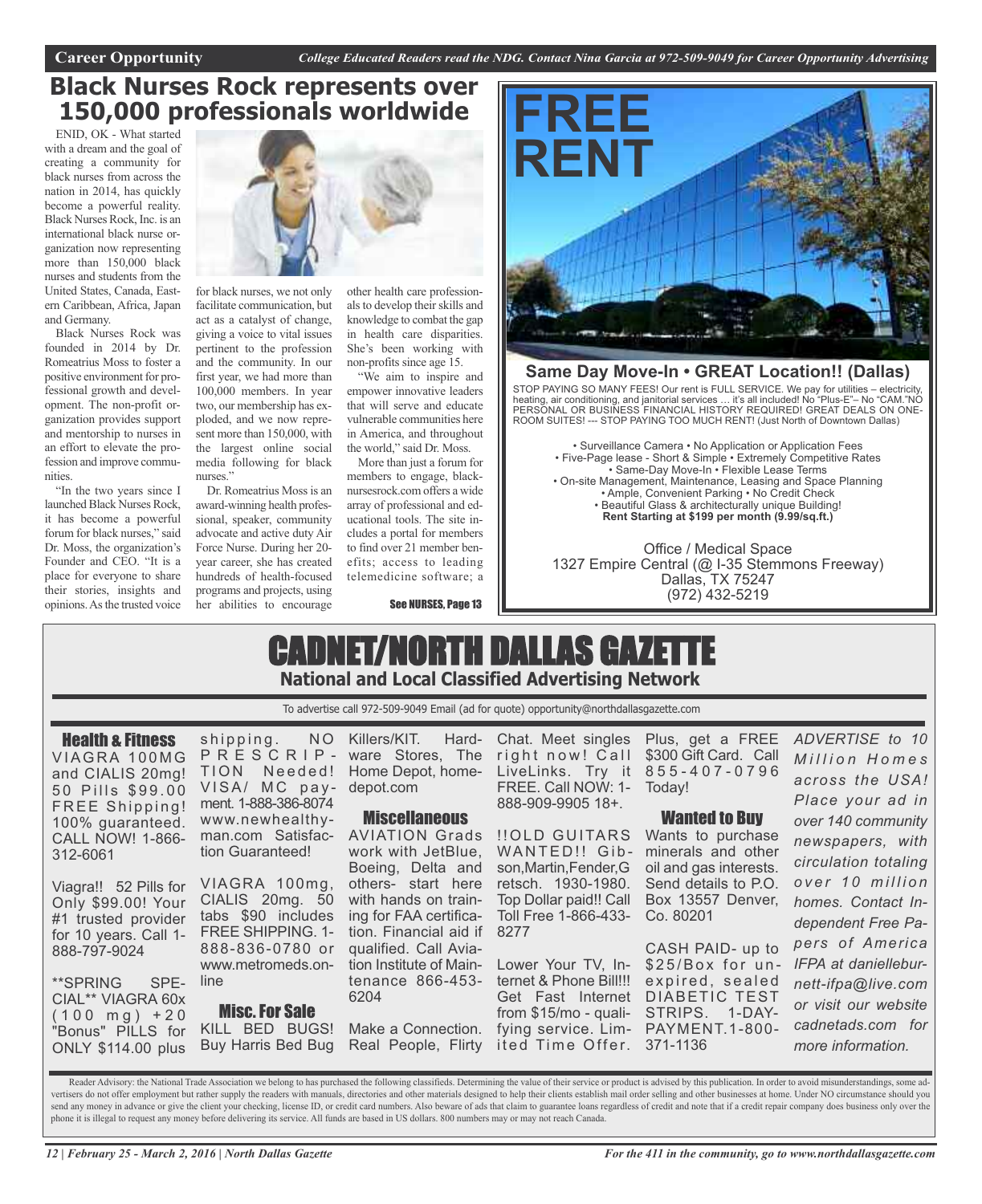#### *On a quest for qualified candidates? Contact Nina Garcia at 972-509-9049* **Career Opportunity**

### **NURSES,** continued from Page <sup>12</sup>

database of nursing scholarships, grants and loans; a quarterly online magazine; a series of webinars and support groups; a literary book club; and information about upcoming conferences and organization cruises.

Members will be convening for the first time this October at the First Annual Black Nurses Rock Confer-

### **SUCCESS,** continued from Page <sup>11</sup>

my time not directly earning income. I spend it building relationships with key allies and future business associates. I give time to worthy causes and public issues that I support. And yet I see these activities as worthy investments of time because of the potentially outsized payoffs in the future. Two hours on the tennis court or having dinner with a key ally could potentially lead to opportunities to make millions in the future.

This is admittedly a difficult concept for many people with the employee mindset to grasp, let alone put into practice. The reason for that is that the entrepreneurial mindset exposes us to uncertainty. There is no guideline or formula or time-table that dictates when an idea or a relationship will bear fruit. That can be frightening to some people.But my entrepreneurial mindset is guided by a deep faith and belief in the laws of creation. I know for a fact that if you sow, you shall reap. I believe that in life there are definite seasons, and that the pattern is inexorable. The spring precedes the summer, which precedes the fall and the winter. In the spring one plants, and in the fall one harvests. In the winter, one relies for sustenance upon the storehouse of goods harvested in the fall that grew from the seeds planted in the spring.

It is somewhat counterintuitive to tell someone with an employee mindset to save some of their seeds and use them to plant a new crop. They are accustomed to having their needs taken care of by their employer. But we are experiencing a new economy in this country where jobs no longer offer either the degree of certainty of the financial rewards they once did. No longer can one rely on working the same job for one's whole career. People need to become more entrepreneurial

these days to survive. But what they don't often realize isthat doing so requires using mental and psychological tools that may be unfamiliar to them.

One of the major tools, to which we have already alluded, is the relationship with time. But another psychological skill is managing customers and clients. In a situation in which one is an employee, one essentially has only one customer or client. And the relationship with that customer is not generally subject to change – for better or for worse. But when you are an entrepreneur and the world is potentially your customer, you have to pay extra close attention to the creation and exchange of value.

Getting paid as an entrepreneur requires an extreme degree of concentration and emotional strength. You are not getting an automatic payment sent to your account on regular intervals. No, an entrepreneur often has to confront his client to make sure the payment is received. Doing this effectively requires both boldness and tact. It is not for the faint of heart.

But the trade off is that if you are successful in managing this client-oriented relationship, you are in the driver's seat in terms of how much you can earn from your time and effort. This is why entrepreneurs are willing to sacrifice the certainty and security of working for someone for the uncertain and potentially infinitely rewarding job of charting their own course.

ence. Held at the Chattanoogan Hotel, in Chattanooga, TN, from October 20-22, the theme of "Empower, Embrace, Engage" will be highlighted as speakers provide powerful presentations on health disparities

GD. **Dallas Housing Authority** 

The Dallas Housing Authority has many **Opportunities for Employment** available online right now. To view job listings, please visit our website below.

### **www.dhadal.com**





and share best practices. Celebrity Guest Crystal Aikin, a famed Gospelsinger and winner of BET's Sunday Best, will be the keynote speaker.

For more information, visit www.blacknursesrock.com.

*Armstrong Williams is the manager/sole owner of Howard Stirk HoldingsI & II Broadcast Television Stations and Executive Editor of American CurrentSee online Magazine. Watch our Right Side Forum every Saturday Live Newschannel 8 TV 28 in DC, 10:30 am – 11:00 am and repeats 6:30 pm EST. Follow Armstrong Williams on Twitter @arightside.*



**Attention Suppliers of Goods, Services and Construction**

**Review Competitive Opportunities at www.bidsync.com**

**www.garlandpurchasing.com**

**972-205-2415**



**CURRENTLY REGISTERING FOR UPCOMING FIRE PREVENTION SPECIALIST EXAM**

### **REGISTER NOW!**

• Competitive wages<br>• Array of benefits<br>• Education incentive pay<br>• ...and more

Minimum requirements include:<br>
• HS Diploma or GED<br>
• 21 to 35 years of age<br>
• U.S. Citizen

*Register online at www.cityofirving.org The City of Irving does not discriminate on the basis of race, sex, religion, age or disability in employment or the provision of services.*

**Statewide African American Press\Association is seeking a statewide sales representative.**

The Texas Publishers Association is seeking a statewide sales representative to



represent the overall sales objective for the organization. Individual must have a proven sales track record with local and regional sales strategies.

Also the individual must be:

- A self-starter
- Have excellent written and verbal communication skills
- A visionary
- Professional

• Have excellent organizational skills Previous advertising agency and direct sales experience a plus. Position is commission based.

Serious inquiries only. **Please email resume to inquiries1909@gmail.com or leave a message for the position at 972-432-5219.**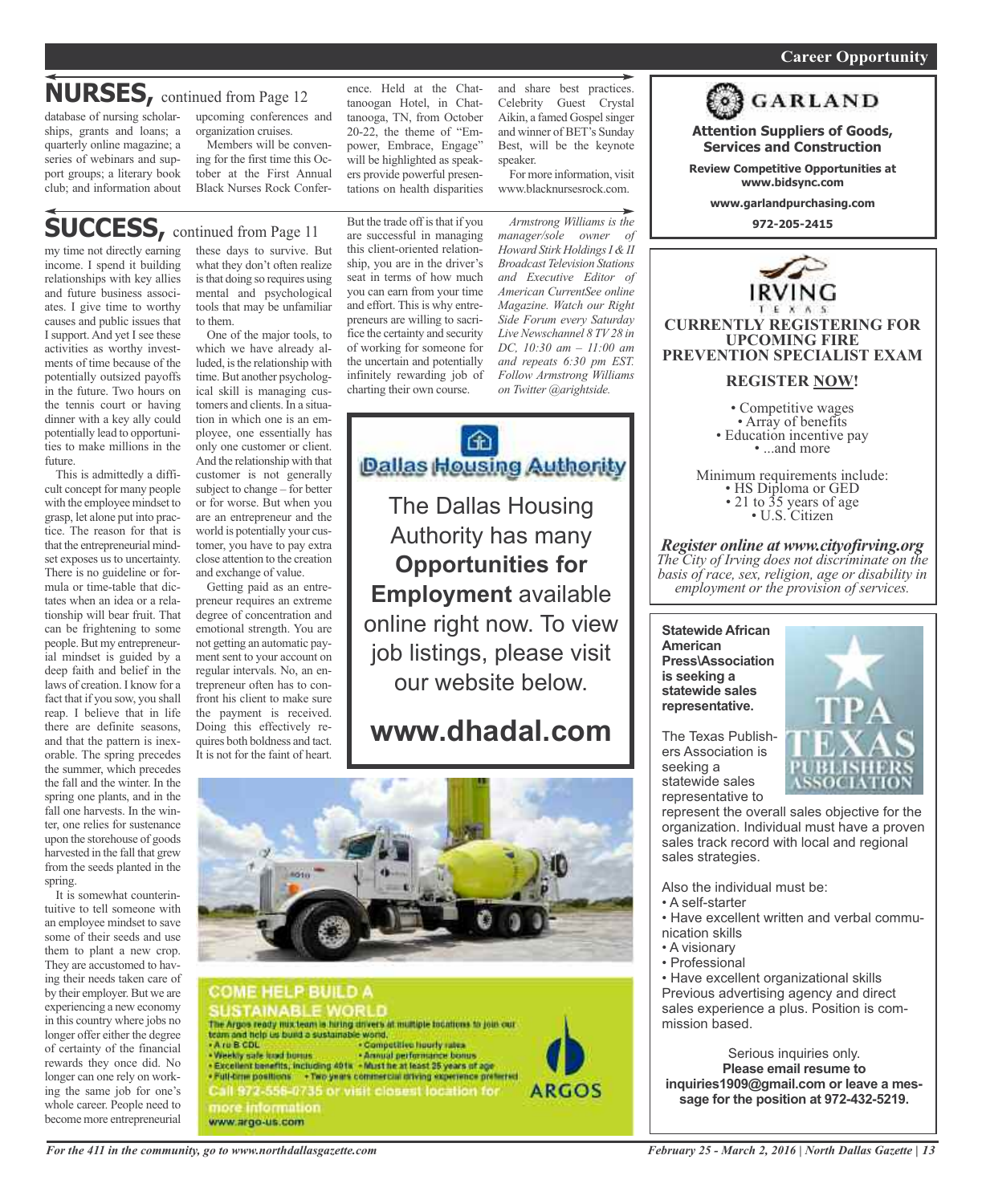### **Church Happenings www.NorthDallasGazette.com**

#### **BETHEL BIBLE FELLOWSHIP, CARROLLTON (A PLACE TO BELONG)**

**February 28, 9:45 a.m.** You're invited to our Sunday Morning "Prayer and Meditation" followed by Morning Worship Service at 10 a.m. for our Black History Program See what God is doing through and with us; you will be blessed.

**February 28, 12 Noon** How do you impact others? Join us Sunday at noon in Bible Study; Senior Pastor Woodson Brenda Patterson will teach a series on "Design for Discipleship, Book 1 through Book  $7$ ."

Learn how to introduce others to Christ and make Him known to them; to help others know and grow in God's word; to give others clarity and direction.

**March 2, 7 p.m.** Join us in Wednesday's Prayer and Bible Study Class with Senior Pastor Dr. Woodson and/or Pastor Brenda Patterson teaching a series on "Design for Discipleship, Book 1 through Book 7." Spiritual maturity is God's desire for you. It's Time to Grow; Ephesians 4:12 & 13.

Dr. Terrance Woodson, Senior Pastor 1944 E. Hebron Parkway Carrollton, TX 75007 972-492-4300 www.bethelbiblefellowship.org

#### **CHRIST COMMUNITY CHURCH IN RICHARDSON**

 $\mathcal{L}_\text{max}$  , which is a set of the set of the set of the set of the set of the set of the set of the set of the set of the set of the set of the set of the set of the set of the set of the set of the set of the set of

#### **February 28, 8:45 a.m. and 11 a.m.**

You're invited to our Morning Services as we worship, honor and praise God for His blessings.

#### **March 2**

Join us at 12 Noon with Rev. Viveca Potter teaching on the Word of God; come back at 6:45 p.m. for Corporate Prayer and stay for Senior Pastor Autry at 7:30 p.m. teaching the Word of God. Our youth will come for Food and Fellowship at 7 p.m. followed by Bible Study at 7:30 p.m.

Dr. Terrence Autry, Senior Pastor 701 Centennial 972-991-0200 Richardson, TX 75081 www.Christ communityrichardson.org  $\mathcal{L}_\text{max}$  and  $\mathcal{L}_\text{max}$  and  $\mathcal{L}_\text{max}$ 

#### **FELLOWSHIP CHRISTIAN CENTER CHURCH IN ALLEN "THE SHIP"**

**February 28, 8 a.m.** Join us in our Fifth Sunday Services as we praise and worship God in the Joycie Turner Fellowship Hall, 200 West Belmont Drive in Allen; followed by our Fifth Sunday Worship Services at Bolin Elementary School in Allen, Texas  $75002$  and bring someone with you, it is Friends and Family Day; you will be blessed.

### **February 28, 8 a.m.**

**Every 4th Sunday** Calling All Youth! Join our Hype Sunday Worship (first service only) on our main campus at 200 West Belmont Drive and be blessed.

#### March 2, 9 a.m.

You're invited to our Wednesday's 12 Noon-Day Live, Prayer and Bible Study and/or our Wednesday Night Live, Prayer and Bible Study at 7 p.m. to learn more about God's Word at the Joycie Turner Fellowship Hall, 200 West Belmont Drive in Allen. Be encouraged by God's plan for your maturity and His glory; and most of all, be prepared to grow.

Dr. W. L. Stafford, Sr., Ed. D. Senior Pastor 5705 Cheyenne Drive at Bolin Elementary School in Allen 75002 for Sunday Morning Worship and the Admin. Building Address is 200 W. Belmont Drive Allen, TX 75013 972-359-9956 www.theship3c.org

#### **INSPIRING BODY OF CHRIST CHURCH, Let's Go Fishing! MATTHEW 4:19**

 $\overline{\phantom{a}}$  , and the set of the set of the set of the set of the set of the set of the set of the set of the set of the set of the set of the set of the set of the set of the set of the set of the set of the set of the s

 $\overline{a}$ 

**February 28, 7:30 and/or 11:30 a.m.** You're invited this Sunday as we praise, worship, honor and magnify God's Holy name.

**February 29, 7 p.m. Leap Year Night!** Join us in Monday School as we learn what God has to say to us.

**March 4, 7 p.m.** All men, you're welcome to our Men's Friday Night Service for fellowship and learning what God requires of men as leaders of households and in the community.

Pastor Rickie Rush 7701 S Westmoreland Road Dallas, TX 75237 972-372-4262 www.Ibocchurch.org  $\overline{\phantom{a}}$  , and the set of the set of the set of the set of the set of the set of the set of the set of the set of the set of the set of the set of the set of the set of the set of the set of the set of the set of the s

#### **MT. OLIVE CHURCH OF PLANO (MOCOP)**

**February 28, 10 a.m.** Join us for Sunday Worship Service as we praise and worship God for His Honor and His glory. Call the church for details.

#### **March 2, 7 p.m.**

You're invited to our Wednesday's Bible Study class; you will learn what God has to say to us. Come to be encouraged by God's plan for your spiritual growth and His glory.

Pastor Sam Fenceroy Senior Pastor and Pastor Gloria Fenceroy 300 Chisholm Place Plano, TX 75075 972-633-5511 www.mocop.org  $\mathcal{L}=\mathcal{L}^{\mathcal{L}}$  , where  $\mathcal{L}^{\mathcal{L}}$  , we have the set of the set of the set of the set of the set of the set of the set of the set of the set of the set of the set of the set of the set of the set of the set of

#### **MT. PISGAH MISSIONARY BAPTIST CHURCH**

**New Location February 28, 10 a.m.** You're invited to join us in our Worship Service at our new home, 1020 Sherman Street in Richardson, Texas. Call the church for details.

**February 29, 9 p.m.** Join us for our Intercessory Prayer Ministry and our Monday's Conference calls.

R. W. Townsend, Senior Pastor 1020 Sherman Street Richardson, TX 75081 972-241-6151 www.dallasmtpisgah.org

 $\overline{\phantom{a}}$  , and the set of the set of the set of the set of the set of the set of the set of the set of the set of the set of the set of the set of the set of the set of the set of the set of the set of the set of the s

#### **NEW MOUNT ZION BAPTIST CHURCH**

**February 28**

You're invited to join us for Early Morning Services at 7:30 a.m., followed by Sunday School at 9 a.m. and Morning Worship at 10:30 a.m.

**March 2, 7 p.m.** Join us in Wednesday's Bible Study class; you will learn what God has to say to us for our growth.

Dr. Tommy L. Brown Senior Pastor 9550 Shepherd Road Dallas, Texas 75243 214-341-6459 www.nmzb.org

#### **SHILOH MBC IN PLANO (WHERE COMMUNITY BECOMES FAMILY)**

 $\mathcal{L}$  , and the set of the set of the set of the set of the set of the set of the set of the set of the set of the set of the set of the set of the set of the set of the set of the set of the set of the set of the set

**February 27, 9 a.m.** You're invited to join the Women of Shiloh for their Annual Prayer Breakfast; our guest speaker is Minister Louise Moorehead. Call the church for details.

#### **February 28, 10 a.m.** Join us as we praise and worship God in our Morning Worship Services. You will be blessed.

**March 2, 7 p.m.**

You're invited to our Wednesday's Bible Study to learn more about God's Word. Come and be encouraged by God's plan for your maturity and growth; it's all for His glory and His honor.

Our church ministries offers opportunities for motivation and growth.

Dr. Isaiah Joshua, Jr. Senior Pastor 920 E. 14th Street Plano, TX 75074 972-423-6695 www.smbcplano.org

### **WESTSIDE BAPTIST**

**CHURCH, LEWISVILLE**

#### **February 28 ATaste of Soul 7:45 and 10:45 a.m.**

You're invited to join us for Sunday Morning Worship and for a taste of Soul immediately following our 10:45 a.m.service, as we praise and worship God for His many blessings.Attire is cameo and jeans.

#### **March 2, 12 Noon**

Join us for Prayer and Bible Study with Pastor Bessix teaching on the word of God and praying for the sick

Minister Thomas Bessix Senior Pastor 900 Bellaire Blvd. Lewisville, TX 75067 972-221-5668 www.wbcchurch.org



www.IRSsafe.com

NDG now has a "Special Advertising Package"for churches and non-profit organizations that need to let the community know about your Special Event.

### Opportunity You Can Measure...

### **Church Events**

- Church Anniversary
- Pastor's Anniversary
- Women's Day

• Men's Day

(Concerts)

**Non-Profit Org. Events**

• Special Events (Personal or Community)

• Fundraisers

### Special Rate \$199

(Black & White, per insertion) Ad size - 4.905"x 6"(Quarter Page, B&W) (NOTE: Color Ad \$75 extra per inserion) Production disclaimer - NDG ad meake-ready is not included in promotion. Layout/production of "copy ready"ad will be a nominal extra cost.

E-mail ad copy to: Marketing@NorthDallasGazette.com or call our Marketing Department today!





*14 | February 25 - March 2, 2016 | North Dallas Gazette*

*For the 411 in the community, go to www.northdallasgazette.com*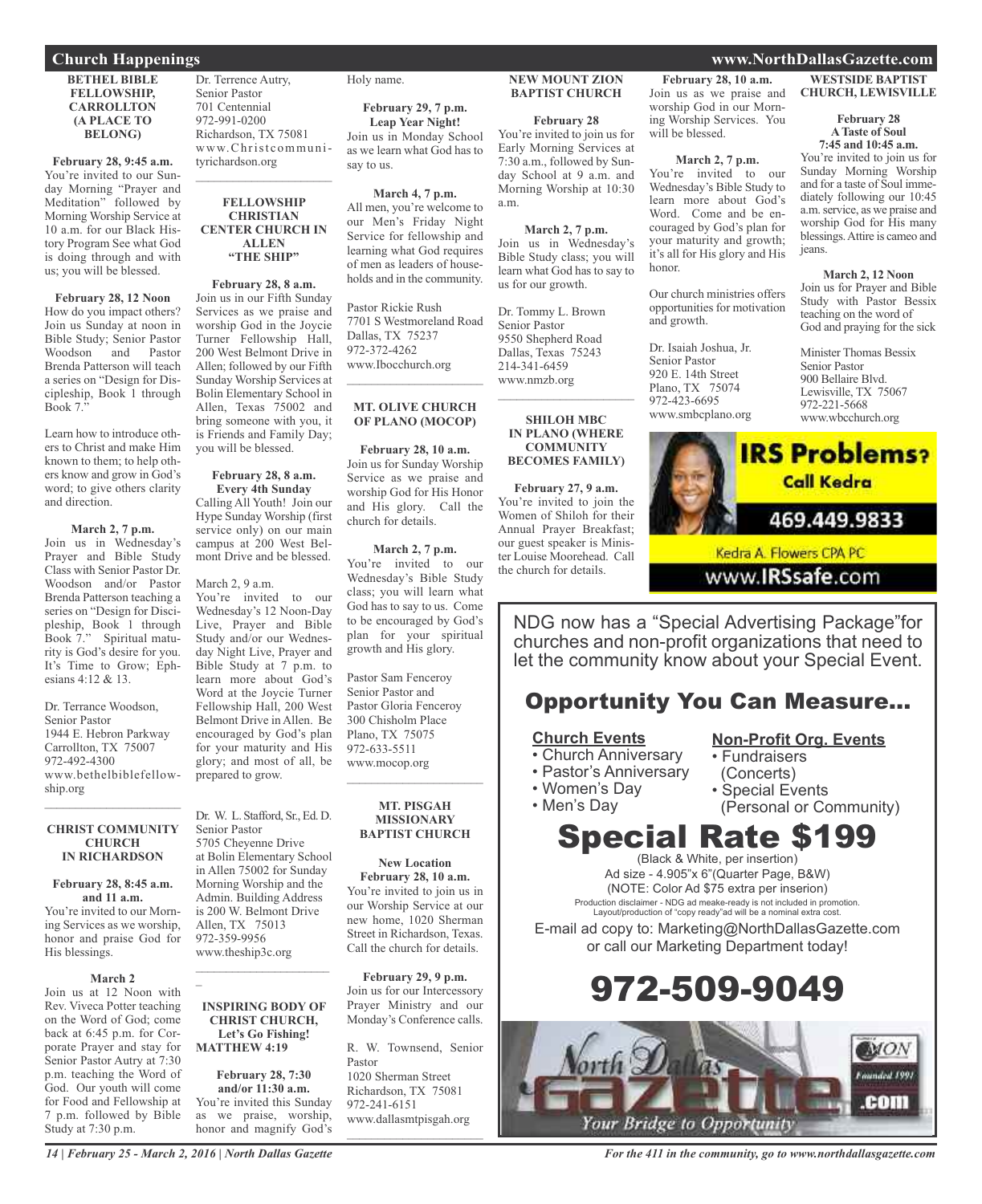# **Black history continues...**



*Send email to: businessoffice@ northdallasgazette.com to sign up for Sister Tarpley's weekly electronic newsletter.*

It has been said that Black History is a persist strength in our society.

I totally agree; it makes society aware of the great contributions made by Black Americans in our country and world.

Some distinguished Black Americans: Richard Allen, organizer and the first Bishop of the African Methodist Episcopal Church (AME).

James Armistead an American spy; he was born a slave and was a valuable intelligence agent during the Revolution by gathering information concerning British forces at Portsmouth, VA.

George Bonga a Black American trader of considerable wealth, served as interpreter at the signing of the Chippewa Treaty of 1837.

Ambrose Caliver was a senior specialist in the education of African Americans in the U.S. Office of Education from 1930 to 1946.

He initiated and directed the Federal Emergency Relief Administration ( F E R A ) a n d Wo r k s Progress Administration (WPA), the U.S. emergency education programs under the New Deal;

And, he created and directed "Freedom's People" a series of nationwide radio broadcasts on the participation of Blacks in American life.

George Carruthers, a Physicist, one of the two naval research laboratory persons responsible for the Apollo 16 lunar surface c amera/spectrograph which was placed on the lunar surface in 1972.

Elmer Simms Campbell, a master cartoonist of sophisticated humor for Esquire and Playboy magazines. His art also appeared in hundreds of newspapers and magazines as a syndicated feature.

Albert Cassell, an Architect, he worked on the construction of five buildings at Tuskegee Institute; as a draftsman, he was responsible for designing an industrial plan for the manufacture of silk.

John Rock, an attorney, was the first Black to practice before the U. S. Supreme Court in 1865. Captain B. Collins



tric light in 1938.

Prince Hall petitioned the city of Boston to establish schools for Black chil-

patented the portable elec-dren equal in quality to those for white students in 1787. Black Inventions: Wal-

ter S. McAfee is the first





Black mathematician and physicist who first calculated the speed of the moon in 1946; the calculation allowed a team to send a radar pulse through a special 40-feet square antenna towards the moon.

Two and a half seconds later, they received a faint signal, proving that transmissions from earth could cross the vast distances of outer space.

Frederick McKinley Jones, born in Cincinnati, Ohio in 1893 and orphaned at the age of nine, is best remembered for devising a

method to refrigerate trucks carrying perishable food, an idea expanded to include air coolers for ships, planes, and trains.

As a result of this method called pre-fabricated refrigerated construction, meat, fruit, vegetable, and butter could be transported long distances.

Peter Hill, born a slave was a highly skilled clock maker; only the most skilled craftspeople could create one. Two of the clocks Hill made still exist.

#### See TARPLEY, Page 16







Īsiah Joshua, Jr. Fustor

SMBC: A church Focused on Excellence while Teaching the Word. Preaching the Gospel, Reaching the World

Worship Times: 8 and 11 a.m. Sunday School: 9:45 a.m. Mid-week: Wednesday at 7:00 p.m. Youth Church: Every 3rd, 4th, and 5th Sunday at 10:45 a.m. AWANA: Wednesday at 6:30 p.m. Contact Information: 972-423-6695 www.smbcplano.org

*For the 411 in the community, go to www.northdallasgazette.com*